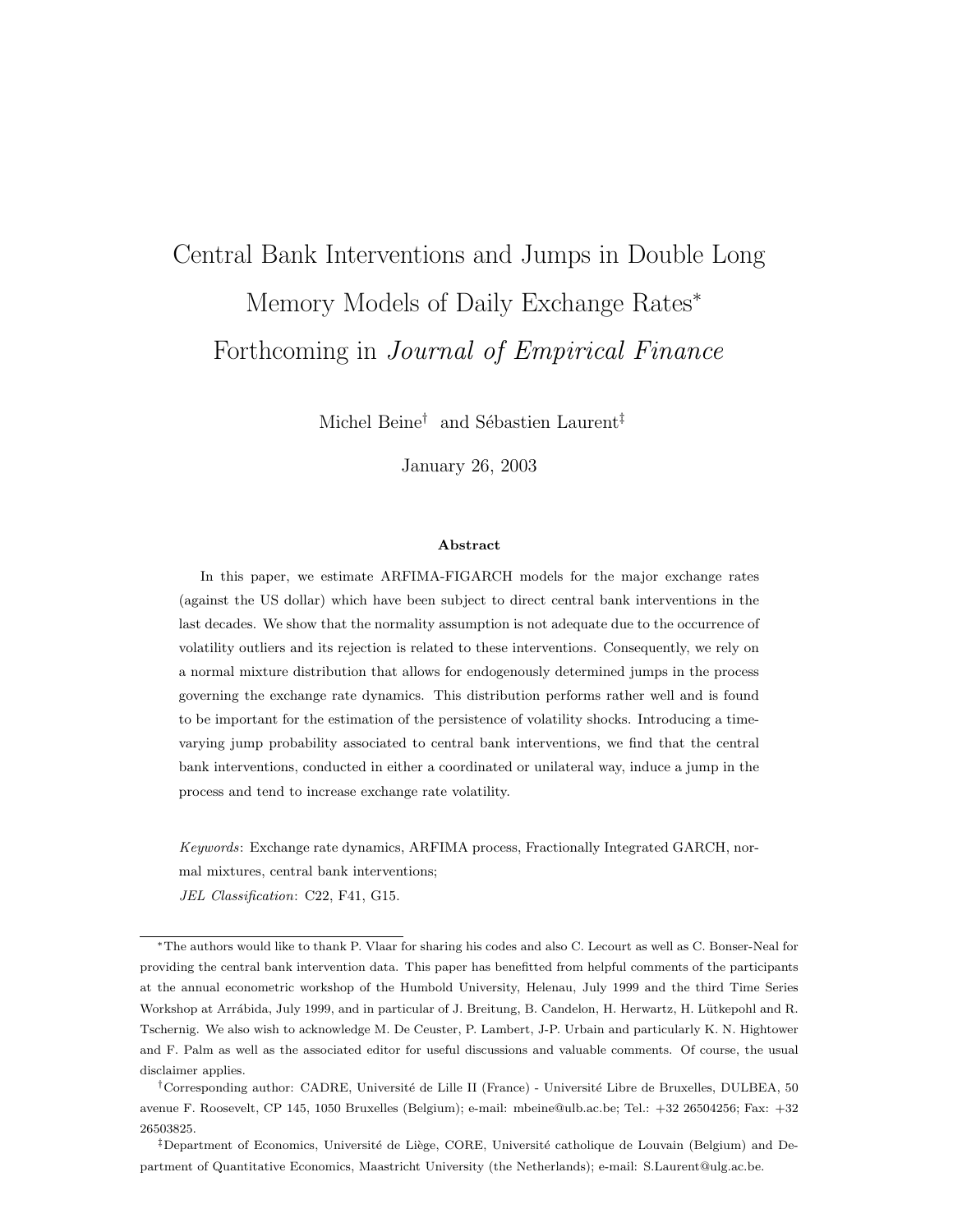# 1 Introduction

Given the apparent lack of any structural dynamic economic theory explaining the variations in the first two conditional moments of daily and weekly exchange rates, econometricians have extended traditional time series tools such as Autoregressive Moving Average (ARMA) models for the mean to essentially equivalent models for the variance. The Autoregressive Conditional Heteroscedasticity (ARCH) models (Engle, 1982) and its numerous extensions are now commonly used to describe and forecast changes in volatility of financial time series (see Palm, 1996).

The estimation of these models is usually done by approximate Quasi Maximum Likelihood (QML), assuming that the innovations are normally distributed. Indeed, even if unrealistic, the normality assumption may be justified by the fact that the Gaussian QML estimator is consistent provided the conditional mean and the conditional variance are specified correctly, see Weiss (1986) and Bollerslev and Wooldridge (1992) among others.

The first goal of the paper is to show, given the specification choice of the first two conditional moments, that the occurrence of outliers is primarily responsible for the rejection of the Gaussian assumption. In turn, these outliers may be caused by specific financial events like direct central bank interventions in the foreign exchange market. Therefore, the occurrence of these events have strong implications for the modelling strategies regarding these series. Accordingly, in order to model this feature, we introduce a normal mixture distribution, the Bernoulli-normal that allows for the possibility of endogenously determined jumps. We find that for three out of the four considered exchange rates a mixture distribution turns out to be supported by the data.

While capturing the short run dynamics of exchange rates, the constant jump probability specification yields few economic and financial insights. Building on the empirical literature on direct central bank interventions in the foreign exchange markets (Dominguez, 1998), we extend the basic normal mixture model and introduce a time-varying jump probability which is associated to the direct purchases and sales of foreign currency conducted by the major central banks. It is found that the central bank interventions, carried out either in a coordinated or in an unilateral way, induce a jump in the process and thus tend to increase exchange rate volatility.

The paper is organized as follows. Section 2 describes the specification choice retained for the conditional mean and the conditional variance, presents several test statistics and describes the dataset used in the empirical application. Section 3 is devoted to the outliers detection issue and presents the Bernoulli-normal distribution. Section 4 extends the previous analysis by modelling the jump probability while Section 5 concludes.

# 2 Double Long Memory Models

Over the last decade, the analysis of high frequency financial time series data has focused on the long memory property. As an example, weekly and daily exchange rate returns have been found to be well characterized by fractionally integrated processes. Until recently, the empirical studies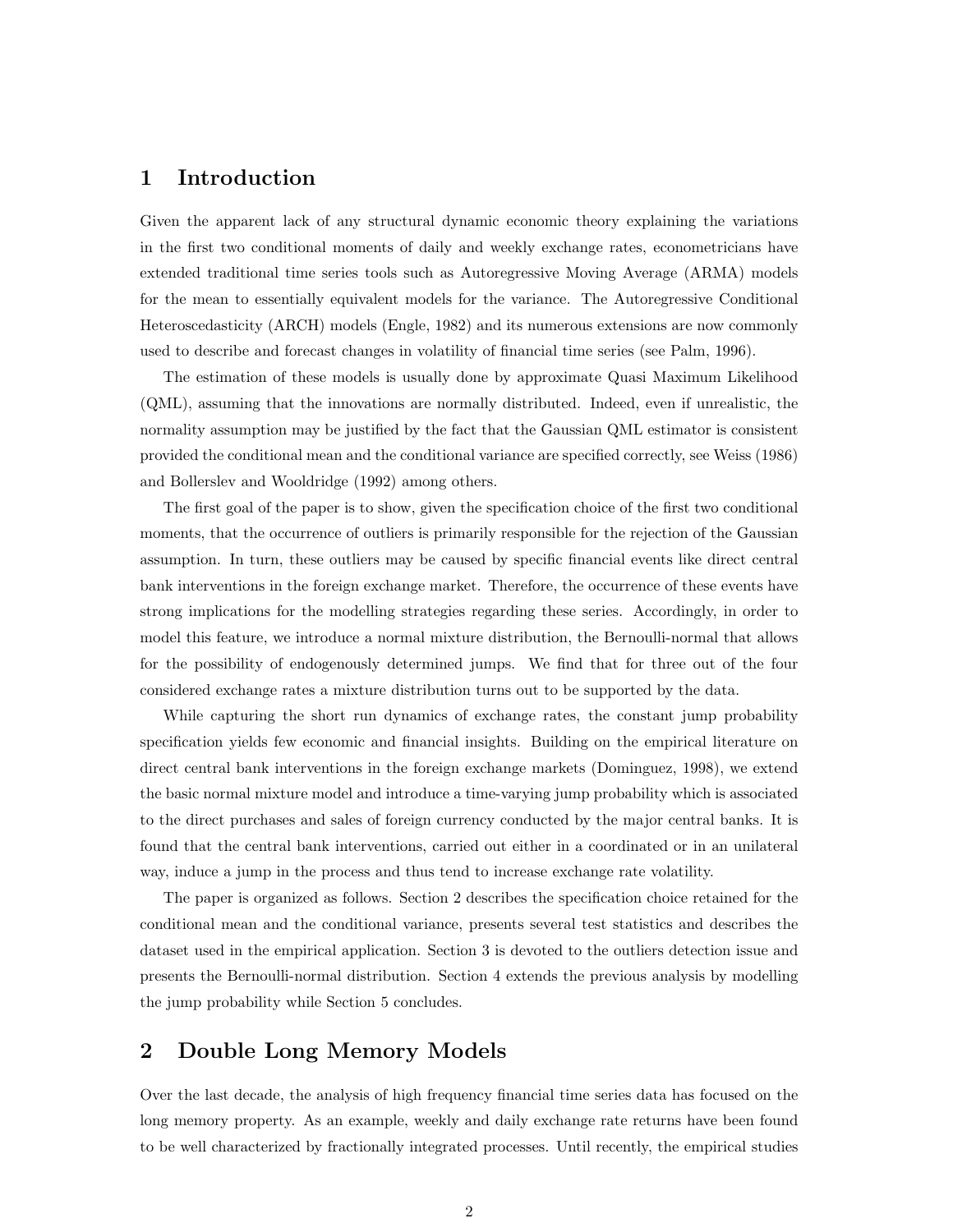have been concerned with fractional roots in either the conditional mean or in the conditional variance of these returns.

## 2.1 ARFIMA-FIGARCH

In the conditional mean, the discrete time series representation of a fractionally integrated process has been introduced by Granger and Joyeux (1980) and Hosking (1981). Denoting L as the lag operator  $(L^k y_t = y_{t-k}$ , with  $k \geq 0$ , and by replacing the difference operator  $(1 - L)$  of an ARIMA process with the fractional difference operator  $(1 - L)^{\zeta}$ , where  $\zeta$  captures the degree of fractional integration, they define the so-called Autoregressive Fractionally Integrated Moving Average (ARFIMA) process. Noting  $y_t$  as one hundred times the return of exchange rate  $s_t$  $(y_t = 100 * [\ln(s_t) - \ln(s_{t-1})])$ , where  $s_t$  is the price of the currency under investigation in terms of the USD, the ARFIMA  $(n, \zeta, s)$  model is formally defined as:

$$
\Psi(L) (1 - L)^{\zeta} (y_t - \mu) = \Theta(L) \varepsilon_t \tag{1}
$$

$$
\varepsilon_t = \sigma_t z_t, \tag{2}
$$

where  $\mu$  is the unconditional mean of process (1),  $\Psi(L) = 1 - \psi_1 L - ... - \psi_n L^n$  and  $\Theta(L) =$  $1 + \theta_1 L + ... + \theta_s L^s$  are the usual AR and MA lag polynomials of respective orders n and s (with all roots lying outside the unit circle),  $\sigma_t$  is a time-varying conditional variance (see below) and  $z_t$ is an independent and identically distributed  $(i.i.d.)$  random variable with zero mean. For ease of notation, let us rewrite  $y_t$  as  $y_t = \bar{\mu}_t (\mu, \Psi, \Theta, \zeta) + \varepsilon_t$ , where  $\bar{\mu}_t = E(y_t | \Omega_{t-1})$ , i.e. the conditional mean of  $y_t$ ,  $\Omega_t$  is the information set at time  $t, \Psi = (\psi_1, ..., \psi_n)'$  and  $\Theta = (\theta_1, ..., \theta_s)'$ .

Obviously,  $\zeta = 0$  corresponds to a stationary process in the exchange rate returns. If  $\zeta$  lies between 0 and 1/2, the process is stationary and is said to be persistent. If  $\zeta$  lies between 0 and  $-1/2$ , the process displays some short memory and is said to be antipersistent.<sup>1</sup> The major exchange rates (except the British pound) have been found to display long memory properties by Cheung (1993) and thus their dynamics may be expected to be matched rather well by the ARFIMA specification.

Similar research on the volatility side (Baillie et al., 1996a) has led to an extension of the ARFIMA representation in  $\varepsilon_t^2$ , leading to the Fractionally Integrated GARCH (FIGARCH) model. The FIGARCH  $(p, d, q)$  process is given by:

$$
\sigma_t^2(\omega,\beta,\phi,d) = \omega + \left\{1 - \left[1 - \beta(L)\right]^{-1} \phi(L) \left(1 - L\right)^d\right\} \varepsilon_t^2,\tag{3}
$$

where  $\sigma_t^2$  is the conditional variance of  $y_t$ , d is the fractional degree of integration of  $\varepsilon_t^2$ ;  $\beta =$  $(\beta_1, ..., \beta_p)'$ ,  $\phi = (\phi_1, ..., \phi_q)'$ ,  $\beta(L) = \beta_1 L + ... + \beta_p L^p$  and  $\phi(L) = 1 - \phi_1 L - ... - \phi_q L^q$  are the lag polynomials of respective orders  $p$  and  $q$  of which all roots lie outside the unit circle. An interesting feature of the FIGARCH model is that it nests both the GARCH (Bollerslev, 1986) model for  $d = 0$  and the IGARCH (Engle and Bollerslev, 1986) model for  $d = 1$ . As advocated

<sup>&</sup>lt;sup>1</sup>Furthermore, if  $\zeta < -1/2$ , the process is non invertible. If  $\zeta > 1/2$ , the process is not stationary while if  $\zeta = 1$ , the process has a unit root.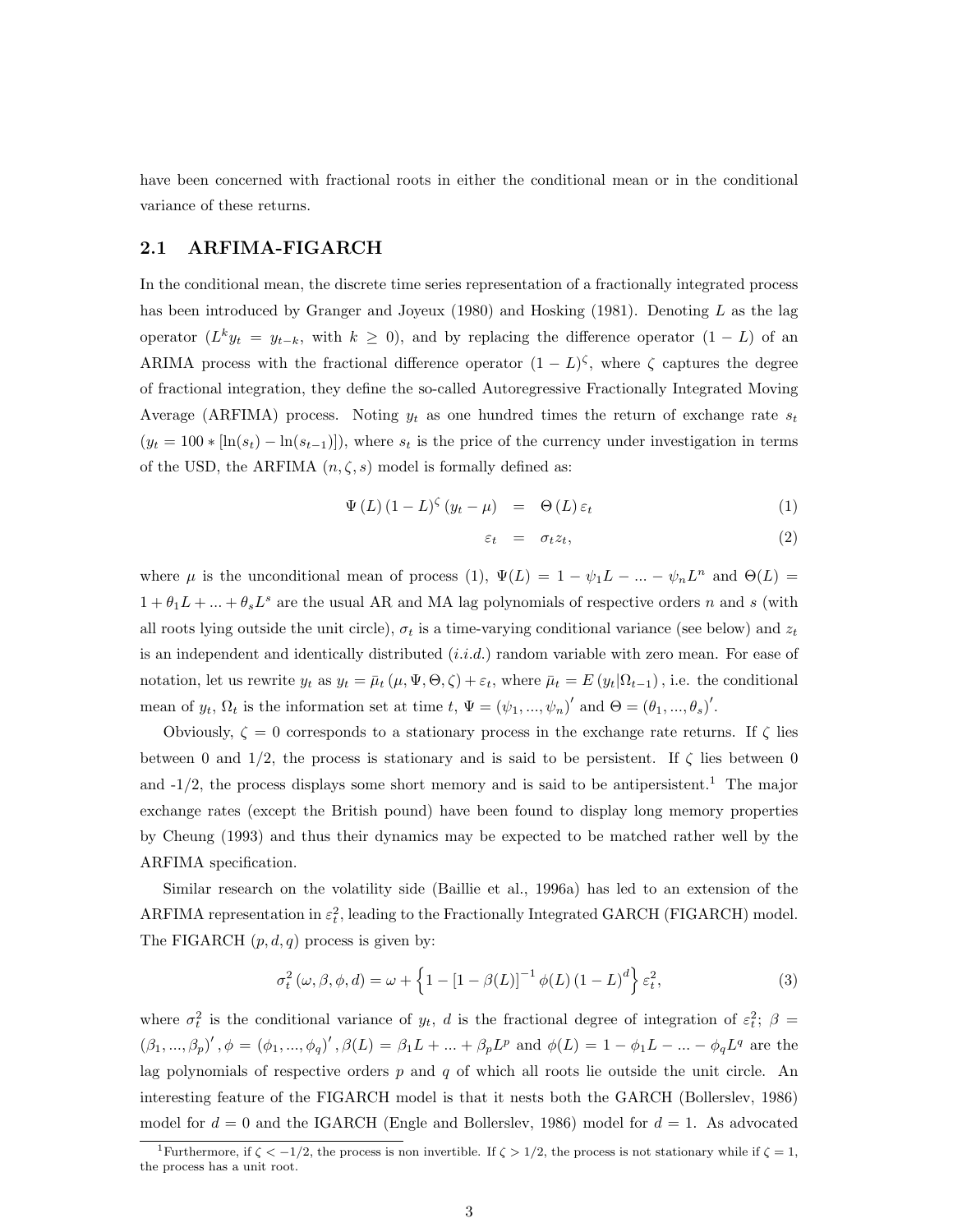by Baillie et al. (1996a), the IGARCH process may be seen as too restrictive as it implies the infinite persistence of a volatility shock. Such dynamics are contrary to the observed behavior of agents and do not match the persistence observed after important events (see Baillie et al., 1996a; Bollerslev and Engle, 1993). By contrast, for  $0 < d < 1$ , the FIGARCH model implies a long memory behavior, i.e. a slow decay of the impact of a volatility shock. The FIGARCH class of processes is not covariance stationary, but is strictly stationary and ergodic for  $d \in [0, 1]$ . For a FIGARCH  $(1, d, 1)$  model, sufficient conditions for the conditional variance to be strictly positive are given in Baillie et al. (1996a).<sup>2</sup>

The estimation of the ARFIMA-FIGARCH model is done by approximate  $(Q)ML<sup>3</sup>$  Following the standard procedure in the literature, the truncation order of the infinite polynomials  $(1 - L)^{\zeta}$ and  $(1 - L)^d$  is set to 1000 lags while initial conditions have been set to  $\varepsilon_{t^*} = 0$  and  $\varepsilon_{t^*}^2 = E$ ¡  $\varepsilon_t^2$ ¢ for  $t^* = 0, -1, -2, \ldots, -1000$  and  $t = 1, 2, \ldots, T$ , where T is the number of observations.<sup>4</sup> Note that Teyssière (1997) shows that the approximate  $(Q)ML$  estimates have nice properties: root-n consistency, asymptotic normality and negligible bias.

Applications of FIGARCH models to exchange rates were first proposed by Baillie et al. (1996a) for the DEM and by Tse  $(1998)$  for the YEN. Both papers estimate a FIGARCH  $(1, d, 0)$  model but do not consider the case of a fractional root in the mean. The results of Baillie et al. (1996a) suggest that the FIGARCH model is much closer to the IGARCH model (but nevertheless different in its implications) while Tse (1998) shows that it exhibits a stable GARCH type of behavior.<sup>5</sup>

Similarly, estimation of ARFIMA processes with time-varying heteroskedasticity is fairly new in the literature. Baillie et al. (1996b) estimate an ARFIMA  $(n, \zeta, s)$ -GARCH  $(p, q)$  process for the post-war inflation rates of several industrial countries while Tschernig (1995) and Lecourt (2000) have found evidence of long memory in the conditional mean of exchange rate returns computed on a high frequency basis. The joint estimation of fractional processes both in the mean and in the variance has been recently proposed by Teyssière (1997). Such a model is referred to as a double long memory or ARFIMA-FIGARCH model. Recent applications to high frequency exchange rate returns have been proposed by Teyssière (1998) and by Beine, Laurent and Lecourt (2002). The results suggest that double long memory models may characterize the dynamics of exchange rate returns.

## 2.2 Tests

A critical part of our analysis will be devoted to diagnostic tests, either to discriminate between competing distributions or to assess the relevance of the ARFIMA-FIGARCH framework. We will

<sup>&</sup>lt;sup>2</sup>Some of these sufficient conditions are overly restrictive. For instance, they specify  $\omega > 0$ . By contrast, our estimation procedure allows  $\omega$  to be negative but, following Nelson and Cao (1992), checks the positiveness of the conditional variance on a case-by-case basis.

<sup>&</sup>lt;sup>3</sup>The estimations have been carried out using Gauss 3.6. The results have been reproduced using a slightly modified version of G@RCH 2.2 (see Laurent and Peters, 2002), an Ox package with a friendly dialog-oriented interface dedicated to the estimation and forecast of various univariate ARCH-type models.

<sup>4</sup>Furthermore, it is possible to use presample values in order to estimate the ARFIMA part, as proposed by Teyssière (1997). The change in the results is marginal, so that we use the whole sample to estimate the model.

 ${}^{5}$ For an explanation of these divergent results, see Beine, Laurent and Lecourt (2002).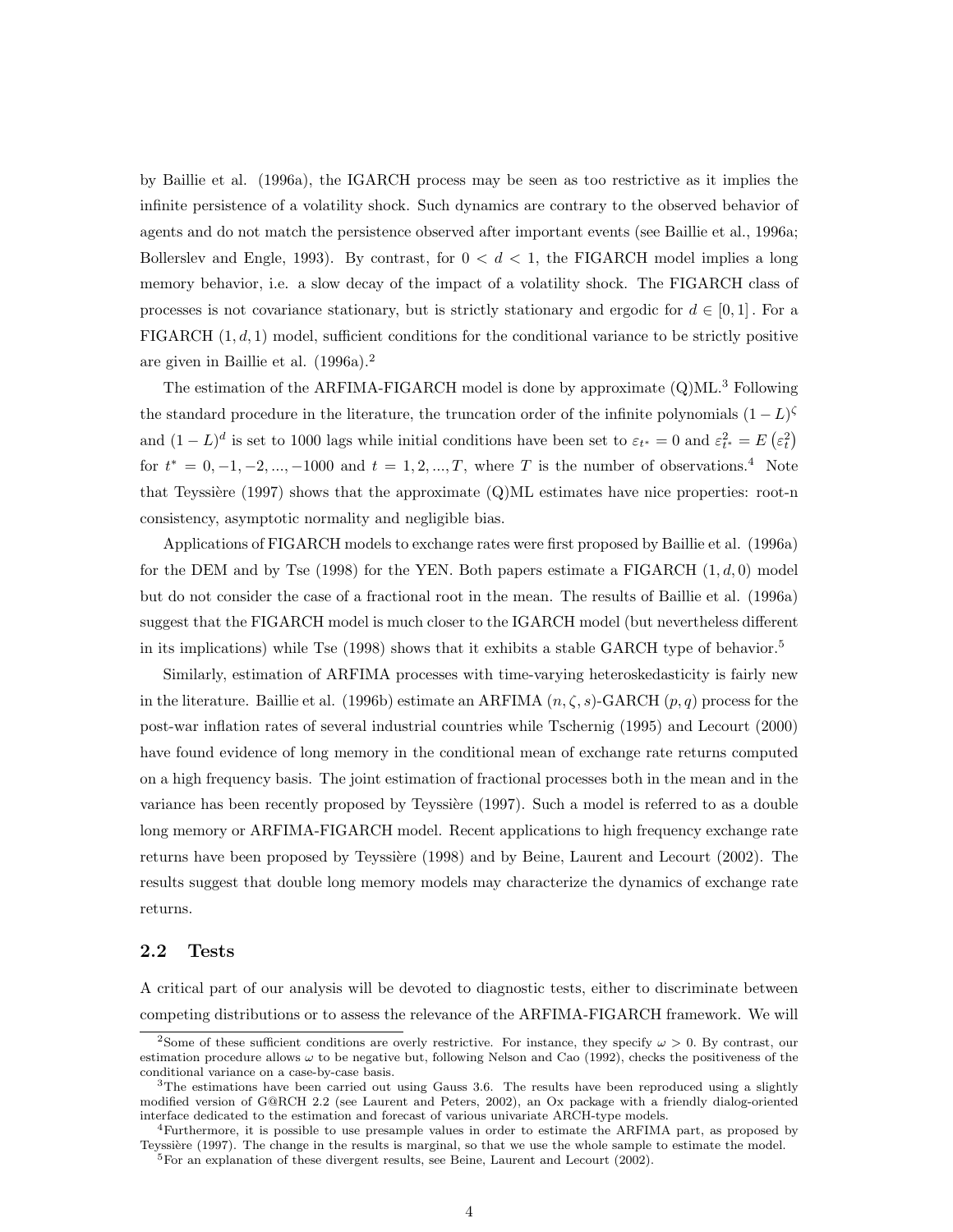be primarily basing our assessments on five different evaluation procedures.

The first two tests are conducted on the standardized residuals denoted by  $z_t$ . The first one concerns estimators of the skewness and excess kurtosis coefficients  $b_3$  and  $b_4$ . The second one is the test statistic proposed by Brock et al. (1987), denoted BDS  $(m)$ , where m is the embedding dimension.<sup>6</sup> The *BDS* test checks the null hypothesis of *i.i.d.* residuals. This hypothesis is important because our other two evaluation procedures, a nonparametric rank test and the Pearson goodness of fit test, require independent observations. Thus, by failing to accept the *i.i.d.* hypothesis in the standardized residuals, it would be unclear how to correctly interpret a rejection of the null hypothesis implied by these two tests.

The third is a nonparametric rank test introduced by Wright (1998). This test can be used as a misspecification test suitable for GARCH and FIGARCH models. For fixed  $l$ , the test statistic  $S(l)$  is given by:

$$
S(l) = T \sum_{i=1}^{l} \rho(s_{1t}, s_{1t-i})^2,
$$
\n(4)

where  $\rho(.,.)$  denotes the sample autocorrelation function and  $s_{1t}$  is given by:

$$
s_{1t} = \left[ r(z_t^2) - \frac{T+1}{2} \right] / \sqrt{\frac{(T-1)(T+1)}{12}} , \qquad (5)
$$

where  $r(z_t)$  is the rank of  $z_t$  among  $z_1, z_2, ..., z_T$ . Under the null of a correct specification in the conditional variance, Wright (1998) proposes to use a  $\chi^2(l)$  distribution. The motivation for using this test is that it is more powerful than alternative tests when  $z_t$  is highly non-normal, which seems particularly relevant in financial data.

Finally, since our objective is to assess the relevance of various underlying distributions, our last test is the Pearson goodness-of-fit test that compares the empirical distribution of  $z_t$  with the theoretical one. In order to carry out this testing procedure, it is necessary to first classify the residuals in cells according to their magnitude, see Palm and Vlaar (1997) for more details. For a given number of cells denoted  $g$ , one computes the following test statistic:

$$
P(g) = \sum_{i=1}^{g} \frac{(n_i - En_i)^2}{En_i},
$$
\n(6)

where  $n_i$  is the number of observations in cell i (based on the ML estimation) and  $En_i$  is the expected number of observations (based on the ML estimates). For *i.i.d.* observations, under the null of a correct distribution,  $P(g)$  is distributed as a  $\chi^2(g-1)$ .<sup>7</sup> As explained by Palm and Vlaar (1997), the choice of g is far from being obvious. For  $T = 2252$ , these authors set g equal to 50. Given that the number of cells must increase at a rate equal to  $T^{0.4}$ , we use  $g = 70$  for our full sample size (Kendall and Stuart, 1967).

 $6<sup>6</sup>$ More precisely, we report the t-statistics of these measures. The distance measure is chosen according to the spread of the data (see Brock et al., 1987). For all series, we end up with a distance measure equal to 0.6. Notice that the conclusions of the tests are robust across all possible values for  $m$ .

<sup>&</sup>lt;sup>7</sup>Actually, the asymptotic distribution of  $P(g)$  is bounded between a  $\chi^2(g-1)$  and a  $\chi^2(g-k-1)$  where k is the number of parameters. Since our conclusions hold for both critical values, we report the significance levels relative to the first one.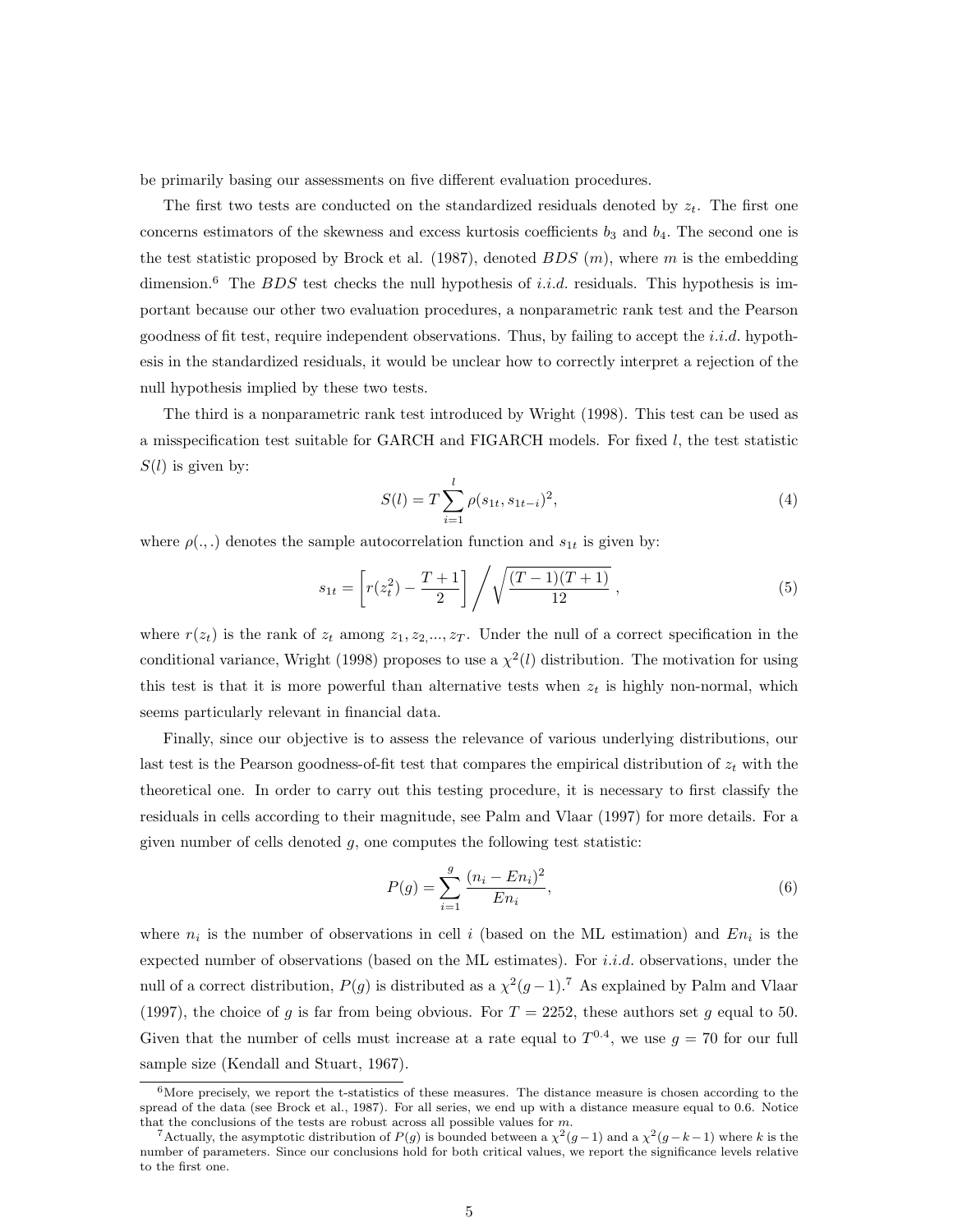We also provide the Schwarz (SC) information criterion to compare the different specifications. This statistic complements the evaluation provided by likelihood ratio tests when the distributions are nested.

## 2.3 Data Description

The analysis has been carried out on the four major currencies against the US dollar (USD), i.e. the Deutsche mark (DEM), the Japanese yen (YEN), the French franc (FRF) and the British pound (GBP) using daily data over the period 1980-1996 (the number of observations T equals 4221 for the YEN and 4313 for the other currencies). The data are provided by the International Bank for Settlements and refer to the spot market. These exchange rates data are mid rates quoted respectively in Frankfort at 2:00 pm (GBP, FRF and DEM) and in Tokyo (YEN) at 10:00 am each day.

# 3 Mixture Distributions

The choice of an appropriate distribution in the ML estimation procedure is an important issue. The normality assumption may be justified by the fact that the Gaussian QML estimator is consistent provided the conditional mean and the conditional variance are specified correctly.

## 3.1 Non-normality and outliers detection

Preliminary results based on the Gaussian QML - not reported here to save space, but available upon request - indicate that for the four currencies, we fail to reject at conventional significance levels the null of no fractional integration in the mean. Therefore, we reestimate the models constraining  $\zeta$  to be zero. This questions the relevance of long memory behavior in exchange rate returns and contrasts with the results of Cheung (1993), Tschernig (1995) and Lecourt (2000). The estimates of the fractional degree of integration in the variance  $(d)$  are in line with the findings of Tse  $(1998)$ , Teyssière  $(1998)$  or Beine, Laurent and Lecourt  $(2002)$ : d equals 0.58, 0.64, 0.39 and 0.30 respectively for the DEM, FRF, GBP and the YEN. Misspecification tests based on the nonparametric rank tests appear to validate the ARMA-FIGARCH framework and the BDS tests support the *i.i.d.* hypothesis for the standardized residuals. As a whole the ARMA-FIGARCH framework seems to match the dynamics of daily exchange rate returns and is a satisfying starting point to study the nature of the underlying distributions.

Turning our attention to the relevance of the distributions, most of the results, unsurprisingly, question the relevance of the Gaussian assumption. The use of the normal distribution leads to excess skewness and excess kurtosis. As a consequence, this density is clearly rejected by the Pearson goodness-of-fit tests.

The excess skewness and kurtosis may be due to the occurrence of numerous financial and monetary events that have taken place during our period of investigation. These events might lead to the occurrence of "Level and Volatility Outliers" (see Hotta and Tsay, 1998) that the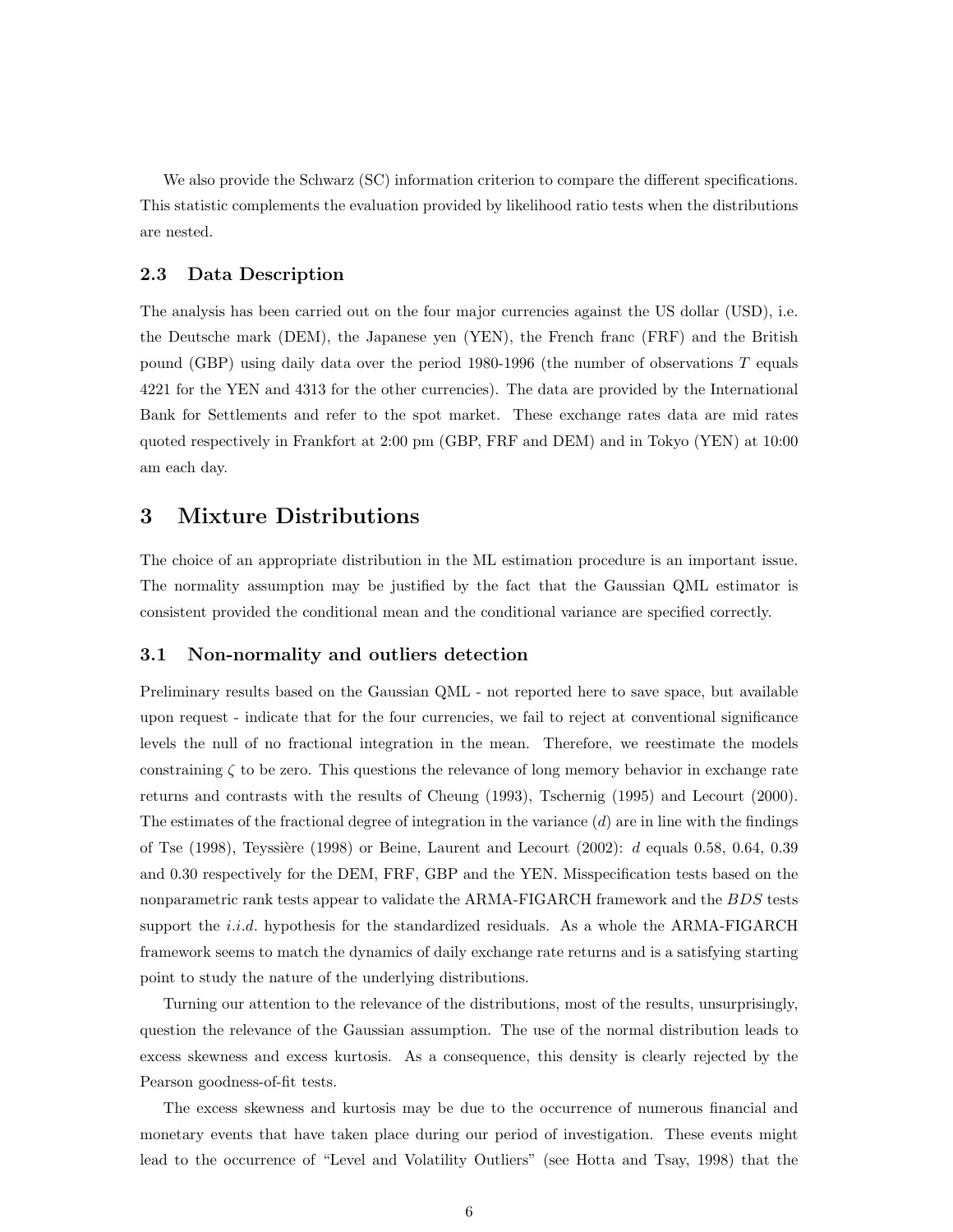normal distribution cannot take into account. A usual approach to identify outliers is the mean average deviation (MAD) procedure. In this procedure, an observation is characterized as an outlier if  $y_t > |\kappa[c * med(|y_t - med(y_t)||)]$ , where med is the median operator. c is a constant and is derived from  $(1/q_{0.75})$  where  $q_{0.75}$  is the 75th percentile of the normal distribution. The choice of  $\kappa$  remains arbitrary but values of 2 or 3 are commonly used in practice. Applying the MAD procedure leads to either 91 (if  $\kappa = 3$ ) or 337 (if  $\kappa = 2$ ) outliers for the DEM. For the other exchange rates the respective figures are 56 and 100 for the FRF, 122 and 422 for the GBP and 118 and 377 for the YEN.

Alternatively, Franses and Ghijsels (1999) propose an interesting approach to identify "additive outliers" (AO) in the volatility. Although Franses and Ghijsels (1999) apply this procedure to a GARCH  $(1, 1)$  model, the extension to a FIGARCH model is straightforward. The procedure is carried out in a sequential way and requires five steps, see Franses and Ghijsels (1999) for details. Applying the Franses and Ghijsels' approach to our data allows us to quantify the number of "aberrant observations", to identify these outliers and to yield AO corrected returns. The procedure leads to the identification of 103 outliers for the DEM, 105 for the FRF, 100 for the GBP and 127 for the YEN. The results suggest that the presence of outliers is primarily responsible for the rejection of the normality assumption: adjusting for these outliers and reestimating the model leads to a dramatic decrease of excess skewness and excess kurtosis on the standardized residuals (complete results are also available upon request). The normality of the AO adjusted returns is supported for the DEM and to some extent for the FRF. The rejection levels for the GBP and the YEN have also significantly decreased. It is worth pointing out that the estimated persistence of volatility shocks  $(d)$  is significantly reduced (except for the YEN) and is much more similar across currencies (about 0.36).

The high number of identified outliers for all the investigated currencies calls for the use of another model. One way to reconsider the model is to introduce an endogenous jump through the use of a normal mixture distribution. This jump probability may be related to financial variables thought to influence the dynamics of short run flexible exchange rates.

## 3.2 Bernoulli-normal

In order to account for the numerous outliers detected in the previous subsection, we rely on a jump-diffusion ARCH-type model that assumes that the returns are drawn from a mixture of normal distributions, i.e. a diffusion process combined with an additive jump process.<sup>8</sup> Let us define the following mixture process as follows:

$$
y_t = \bar{\mu}_t + \sigma_t z_t, \text{ with probability } (1 - \lambda) \tag{7}
$$

$$
y_t = \bar{\mu}_t + \sigma_t z_t + \tau + \sqrt{\delta^2} z_t^*, \text{ with probability } \lambda,
$$
\n(8)

 $8$ The following specification is similar to the one proposed by Neely (1999). This author considers this framework in the context of a Bernoulli-Student distribution.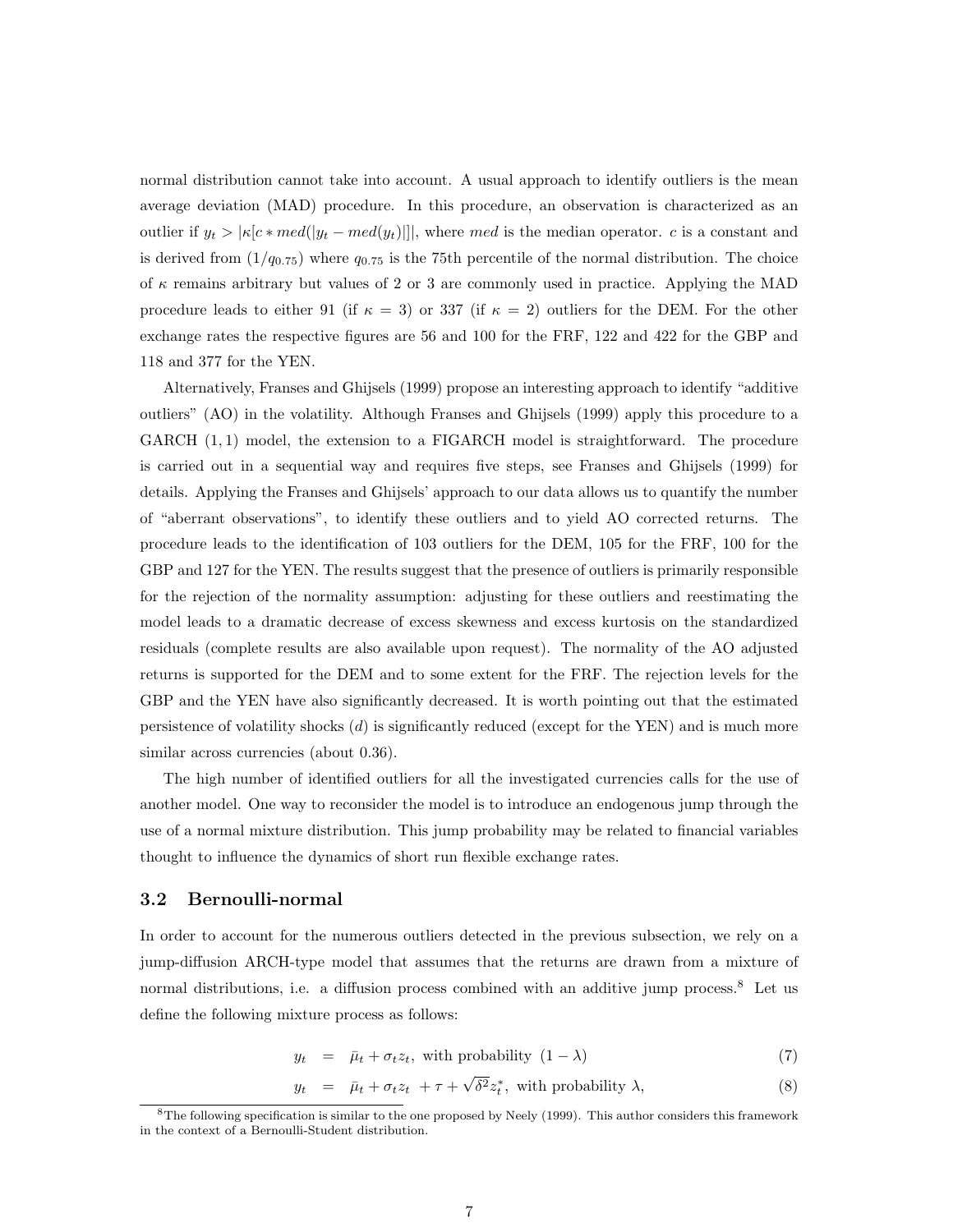where  $z_t$  and  $z_t^*$  are *i.i.d.*  $N(0,1)$ ,  $E(z_t z_t^*) = 0$ ,  $\lambda$  stands for the probability of a jump and is drawn from a Bernoulli distribution  $(0 < \lambda < 1)$ ,  $\tau$  is the mean of the jump distribution while δ<sup>2</sup> captures the variance of the jump distribution.  $\bar{\mu}_t = \bar{\mu}_t(\mu, \Psi, \Theta, \zeta)$  and  $\sigma_t^2 = \sigma_t^2(\omega, \beta, \phi, d)$  are respectively the conditional mean and conditional variance of the diffusion process and are defined as in Section 2.1.

This model can be rewritten as:<sup>9</sup>

$$
y_t = E(y_t|\Omega_{t-1}) + \varepsilon_t \tag{9}
$$

$$
\varepsilon_t \sim (1 - \lambda)N(-\lambda \tau, \sigma_t^2) + \lambda N(\tau - \lambda \tau, \sigma_t^2 + \delta^2), \tag{10}
$$

where  $E(y_t|\Omega_{t-1}) = \bar{\mu}_t + \lambda \tau$ , where  $\lambda \tau$  is the conditional mean of the jump process. Notice that in this specification,  $\lambda$  is assumed to be constant over time.

The log-likelihood associated with this distribution takes the following form:

$$
L_{Bern} = -\frac{T}{2}\ln(2\pi) + \sum_{t=1}^{T}\ln\left\{\frac{(1-\lambda)}{\sigma_t^2}\exp\left[-\frac{(y_t - \bar{\mu}_t)^2}{2\sigma_t^2}\right] + \frac{\lambda}{\sqrt{\sigma_t^2 + \delta^2}}\exp\left[-\frac{(y_t - \bar{\mu}_t - \tau)^2}{2(\sigma_t^2 + \delta^2)}\right]\right\}.
$$
\n(11)

It can be seen that  $\delta^2$  is the additional volatility related to the jump. It should be stressed that while the normal mixture distribution can account for excess skewness, its introduction will also affect the conditional fourth moment of the residuals of our ARFIMA-FIGARCH model (see on this point Appendix B of Vlaar, 1994).

One problem with mixture distributions is that the Pearson goodness-of-fit test presented in Section 2 is no longer valid. The reason lies in the fact that, unlike for the normal and Student-t distributions, standardization will not lead to  $i.i.d.$  residuals in a model with time dependent variance. Palm and Vlaar (1997) have attempted to solve this problem by redefining the sorting mechanism of the residuals. We thus use normalized residuals  $(z_t^n)$  instead of standardized residuals (residuals divided by their standard deviation). Normalized residuals are obtained by reexpressing Eq. (10) to have  $N(0, 1)$  innovations (if the mixture of normal assumption holds), i.e.  $z_t^n = F^{-1}$  $(1 - \lambda)F$  $\frac{y_t-\bar{\mu}_t}{\sigma_t}$  $\left( \begin{matrix} 0,1 \end{matrix} \right) + \lambda F \left( \frac{y_t - \bar{\mu}_t - \tau}{\sigma_t + \delta} \right)$ ו פו<br>ר\ , where  $F(.)$  and  $F^{-1}[.]$  are respectively the cumulative distribution function and the quantile function of the standard normal density.

Note that lag order selection issues are important when building a dynamic model. To determine the orders n, s, p and q of the ARFIMA  $(n, \zeta, s)$ -FIGARCH  $(p, d, q)$  we rely on the Schwarz Bayesian Information Criterion which is known to lead to a parsimonious specification.<sup>10</sup> In a first step, we select the AR and MA terms, assuming a FIGARCH  $(1, 1)$  specification. Then, given the obtained ARMA specification (choice of  $n^*$  and  $s^*$ ), we compute the information criterion in order to choose the FIGARCH orders.<sup>11</sup> As shown in Table 1, an AR (1) specification has been

<sup>&</sup>lt;sup>9</sup>Vlaar and Palm (1993) show that under this mixture of normal distributions,  $E(\varepsilon_t) = 0$ . This is done by shifting the density by  $\lambda \tau$ . See these authors for more details.

 $10$ The use of such an information criterion in ARFIMA-FIGARCH models remains to be investigated. Such an investigation, while interesting in its own right, is beyond the scope of this paper.

<sup>&</sup>lt;sup>11</sup>Note that one could reiterate the selection procedure for the ARMA specification based on the optimal FI-GARCH parameterization. After one additional iteration, we obtain the same lag orders  $n^*$  and  $s^*$  as the ones reported in Table 1.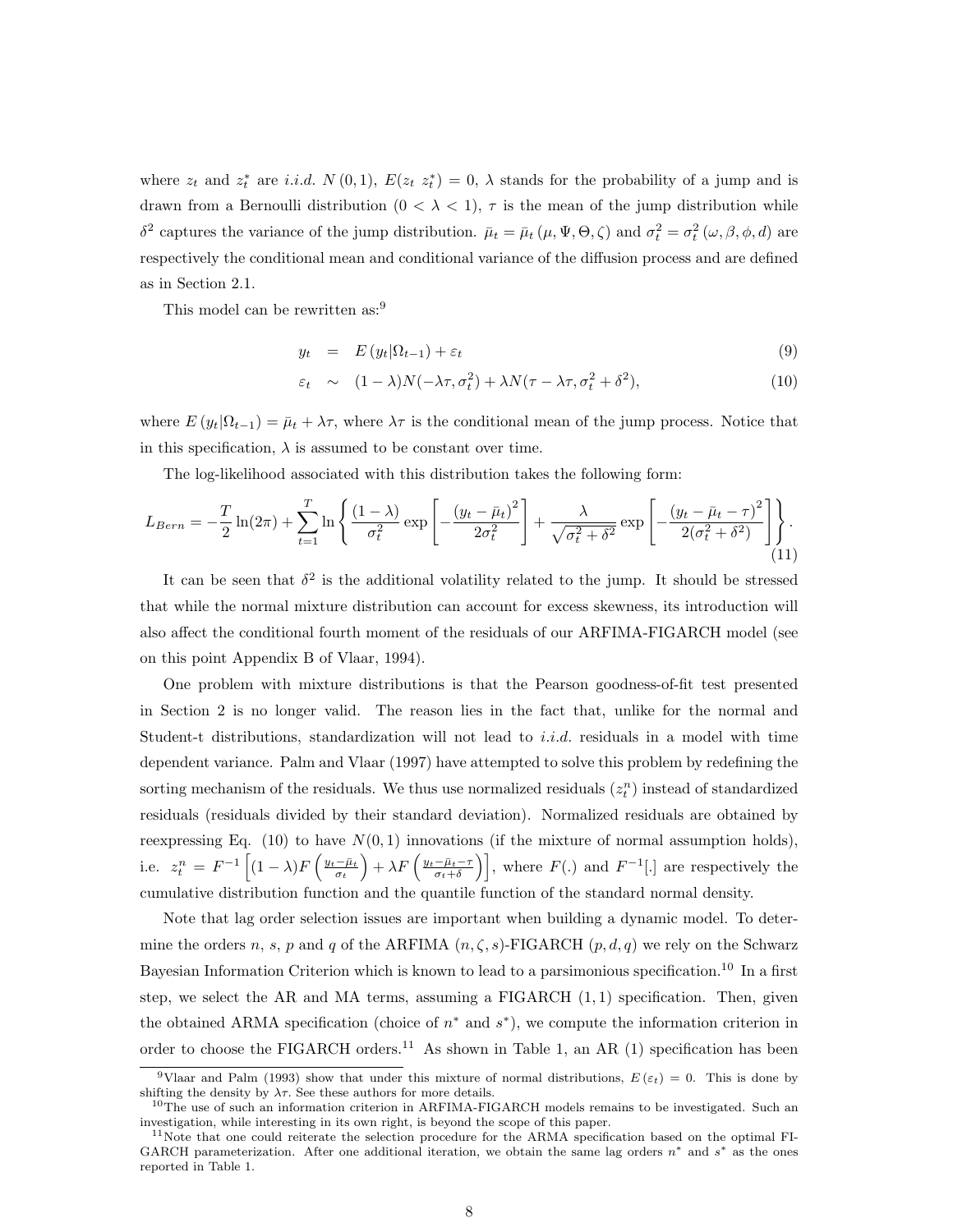retained for the DEM, FRF and the YEN while the GBP does not require to include ARMA components in the conditional mean. Concerning the conditional variance, a FIGARCH  $(1, d, 1)$ has been retained for the DEM and a FIGARCH  $(2, d, 0)$  for the other currencies.

### [INSERT TABLES 1 AND 2 HERE]

Table 2 reports the estimation results for the Bernoulli-normal distribution. As a whole, the results confirm the relevance of the ARMA-FIGARCH framework in capturing the dynamics of exchange rates. All the rank tests fail to reject the null hypothesis of an appropriate model. Interestingly, the null of a fractionally integrated process in the conditional mean is still rejected for all currencies.

It may be seen that the contribution of the normal mixtures lies in the important decrease in the excess skewness of the residuals. For the YEN and the DEM, which were previously found to exhibit a skewed distribution, the skewness of the normalized residuals is close to zero and statistically insignificant. This is also true for the FRF and the GBP. For all the currencies under investigation, LR tests confirm that the mixture distribution outperforms the normal distribution regardless the individual significance for each of the three additional parameters  $(\lambda, \tau \text{ and } \delta^2)$ . Hence, it seems relevant over such a long period to introduce the possibility of breaks and jumps in the dynamics of exchange rate returns. Turning to the values of the parameter estimates, we observe that for the DEM and the FRF, the size of the jump  $\tau$  is insignificant while the additional volatility associated with the jump  $(\delta^2)$  is significant. For the YEN,  $\tau$  is significantly negative, which means that on average, the jump also shifts the density to the left. This implies that the estimated normal mixture model captures mostly the volatility outliers.

Goodness-of-fit tests indicate that the Bernoulli-normal distribution is appropriate for capturing the dynamics of the DEM-USD exchange rate. Regardless the value of  $g$ , i.e. the number of cells used in the testing procedure, the relevance of this distribution is supported at conventional significance levels. Unsurprisingly, the same conclusion applies for the FRF (at a 5% nominal level), which is tightly linked to the DEM over the whole sample period through the European Exchange Rate (ERM) mechanism. In the case of the GBP, the evidence in favor of the mixture distribution is not as strong but the relevance of the Bernoulli-normal is still supported by the Pearson test. Finally, the results for the YEN emphasize the need for either another distribution to capture the dynamics of exchange rate returns or the introduction of explicit explanatory variables in the conditional mean. Nevertheless, it should be emphasized that the individual significance of each parameter specific to the mixtures shows the relevance of introducing jumps in the process. It is also worth noting that the rejection level of the  $P(g)$  test is much less severe than for the normal distribution. Interestingly, these results are in line with our preliminary procedure adjusting the data for the detected outliers: the filtered data for the DEM, the FRF and the GBP also lead to the acceptance of a conditional normal distribution.

One problem of the mixture distribution lies in its failure to specifically account for excess kurtosis. Relying on the normalized residuals, almost all of the statistics for excess kurtosis  $b_4$  are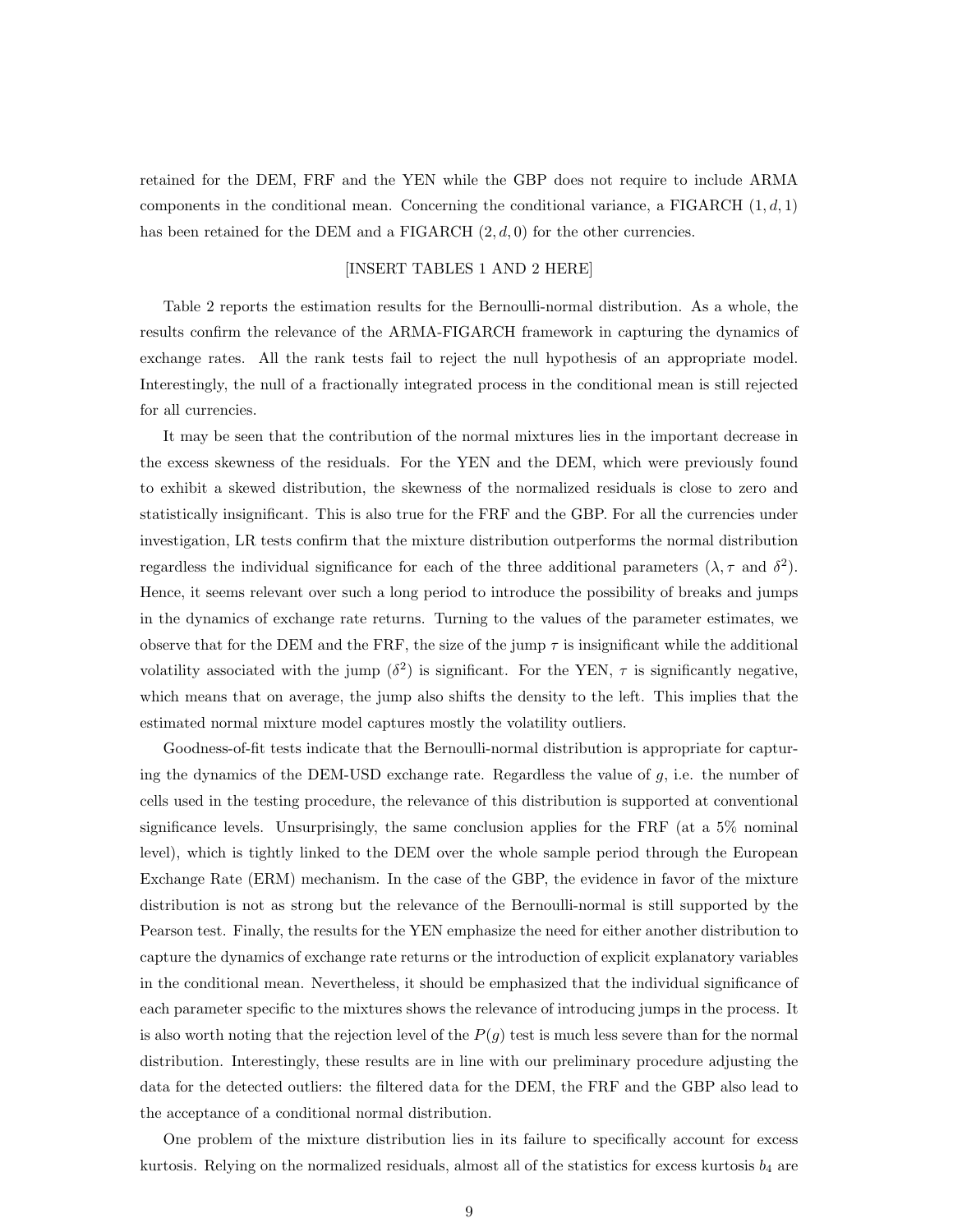found to be significant at the 5% level. Nevertheless, the  $b_4$ 's turn out to be much lower than those obtained for the normal distribution, which confirms that accounting for a non uniform flow of information reduces excess kurtosis. The occurrence of excess kurtosis in general and the rejection of the relevance of the mixture distributions for the YEN in particular, suggests the need for a further investigation of alternative distributions. Such an analysis will be carried on in the next section, in which we model a time-varying jump probability.

In general, the use of different distributions led to relatively similar estimates. In particular, these results confirm the rejection of fractional differencing in the conditional mean. The parameter estimates are found to be quite similar across these distributions and the same model is selected. However, it may be seen that for the estimates of  $d$ , i.e. the degree of fractional integration in the variance, the values obtained with the normal mixture are lower than those found with the normal one. This is understandable given that jumps, which otherwise may be spuriously associated with additional volatility, are fully accounted for in the mixture distribution. A related reason is that the mixture specifies an additional parameter  $\delta^2$ , i.e. the volatility associated with the jumps. The decrease of the persistence of shocks when accounting for jumps in the exchange rate dynamics is emphasized in a recent literature focusing on accounting for long memory or on modelling structural changes as substitutes for each other (Diebold and Inoue, 1999; Granger and Hyung, 1999). The decrease in the estimate of d obtained here with daily data and static structural changes agrees with those of Boubel and Laurent (2001) with intradaily data and Beine and Laurent (2001) with dynamic structural changes (through a Markov Switching process). The results concerning the value of  $d$  are also in line with the previous findings of Tse  $(1998)$  and Beine, Laurent and Lecourt (2002) who find moderate long run dependence in the volatility of daily exchange rates.

# 4 Time-Varying jump probability

Central bank interventions are thought to play an important role in explaining the dynamics of exchange rates. It is for instance well known that the day after the Plaza agreement (September 1985) was made public, the dollar depreciated by 4%. It is nevertheless unclear whether the central bank interventions themselves or the expectations built by the market caused these large depreciations. A growing literature has recently investigated the empirical consequences and effectiveness of the major central bank interventions, using either GARCH estimates of the conditional volatility (Baillie and Osterberg, 1997a and b and Dominguez, 1998 among others) or relying on the implied volatilities from the currency option prices (Bonser-Neal and Tanner, 1996). As emphasized in these papers, the effects are best captured with daily exchange rates since interventions are made on a daily basis.

Baillie and Osterberg (1997a and b) find that the conditional mean of exchange rate returns (in the spot or in the forward market) has been mildly affected by some of the interventions conducted by the Fed, the Bundesbank and the Bank of Japan. As shown by Baillie and Osterberg (1997b)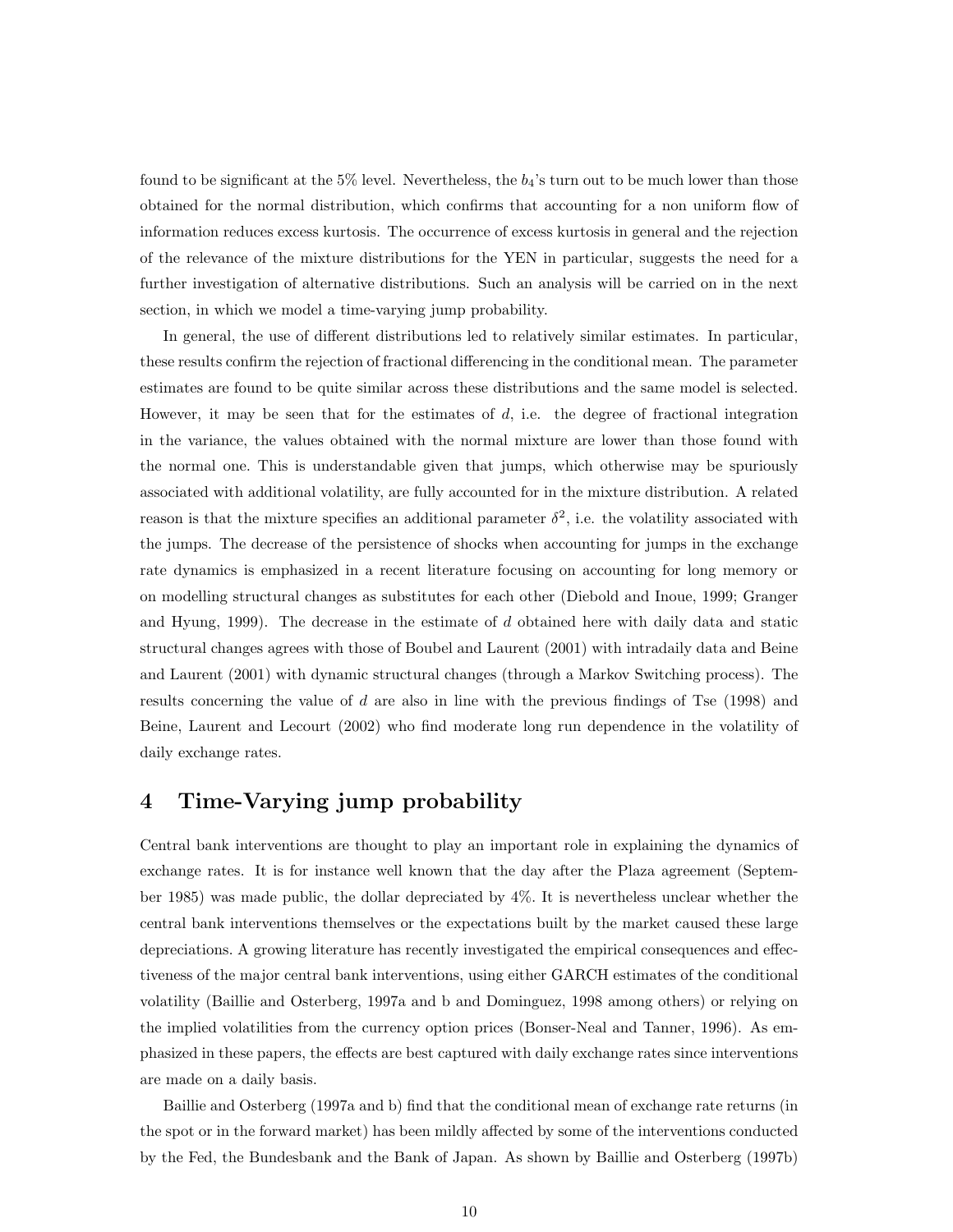and Beine, Bénassy and Lecourt (2002), this effect stands in sharp contrast with the objectives of the Plaza Agreement (i.e. depreciating the dollar) and is explained with the "leaning against the wind" phenomena. As reported by Bonser-Neal and Tanner (1996), the evidence is mixed when using official data of central bank interventions. More precisely, the presence of significant effects depends upon (i) the investigated currencies, (ii) the sub-period under consideration<sup>12</sup> and (iii) the specification in the GARCH process.<sup>13</sup>

The use of central bank interventions as explanatory variables raises several important statistical problems. The main drawback of this approach is that  $(i)$  it fails to validate the underlying distribution, even after the introduction of the control variables and  $(ii)$  it fails to investigate the extent to which these control variables explain the empirical distribution. As an alternative to the inclusion of intervention data in a conditional volatility framework, one can rely on an underlying distribution that specifically accounts for jumps in the dynamics of exchange rate returns. An example of this type of distribution is a normal mixture that endogenizes the probability of a jump in the process. Analyzing the behavior of EMS exchange rate dynamics, Vlaar and Palm (1993) show that these mixtures can reduce the skewness. Similar results are obtained by Neely (1999). Palm and Vlaar (1997) also document the relevance of this distribution for the major flexible exchange rates in a GARCH framework.

As shown in Table 2, the Bernoulli-normal distribution fails to be validated by goodnessof-fit tests for the YEN exchange rate over the 1980-1996 period. Furthermore, the empirical distributions still exhibit some excess kurtosis. Consequently, these results emphasize the need for another specification. We build on the normal mixture model and extend the framework by allowing the jump probabilities to vary over time.

Before turning to the introduction of these time-varying jump probabilities, it is important to compare our detected outliers with the estimated number of jumps. Using the MAD procedure with  $\kappa = 2$ , we detected 337 outliers on the DEM over the full period, which is comparable to the average number of jumps (280) implied by our model. Since we intend to associate jumps with central bank interventions, it is also interesting to compare the estimated number of jumps and the intervention data. The official intervention data on the DEM/USD exchange rate market of the Federal Reserve and the Bundesbank indicate an occurrence of respectively 215 and 264 daily interventions over the 1985-1995 period (the longest available period).<sup>14</sup> Out of these interventions, 97 are coordinated, i.e. they occur the same day (and in the same direction). This leads to 441 days of interventions in this particular market. Our Bernoulli-normal model suggests a total of about 280 jumps for the DEM/USD rate, which seems reasonable if one admits that only a subset of interventions actually causes a move in exchange rate returns.

 $12$ This is obvious for instance from the results of Dominguez (1998).

<sup>&</sup>lt;sup>13</sup>As shown by Dominguez (1998), the results may be different depending on whether one uses reported rather than actual interventions and depending on whether one relies on net amounts or only on dummy variables that simply capture the presence of central banks in the market.

 $14$ Source: the Federal Reserve and the Bundesbank. For an overview on the data and on the intervention policies, see Dominguez (1998). The Bank of Japan interventions data are not available before 1991. As an alternative, it is possible to use interventions reported in the press but one cannot of course exclude reporting errors.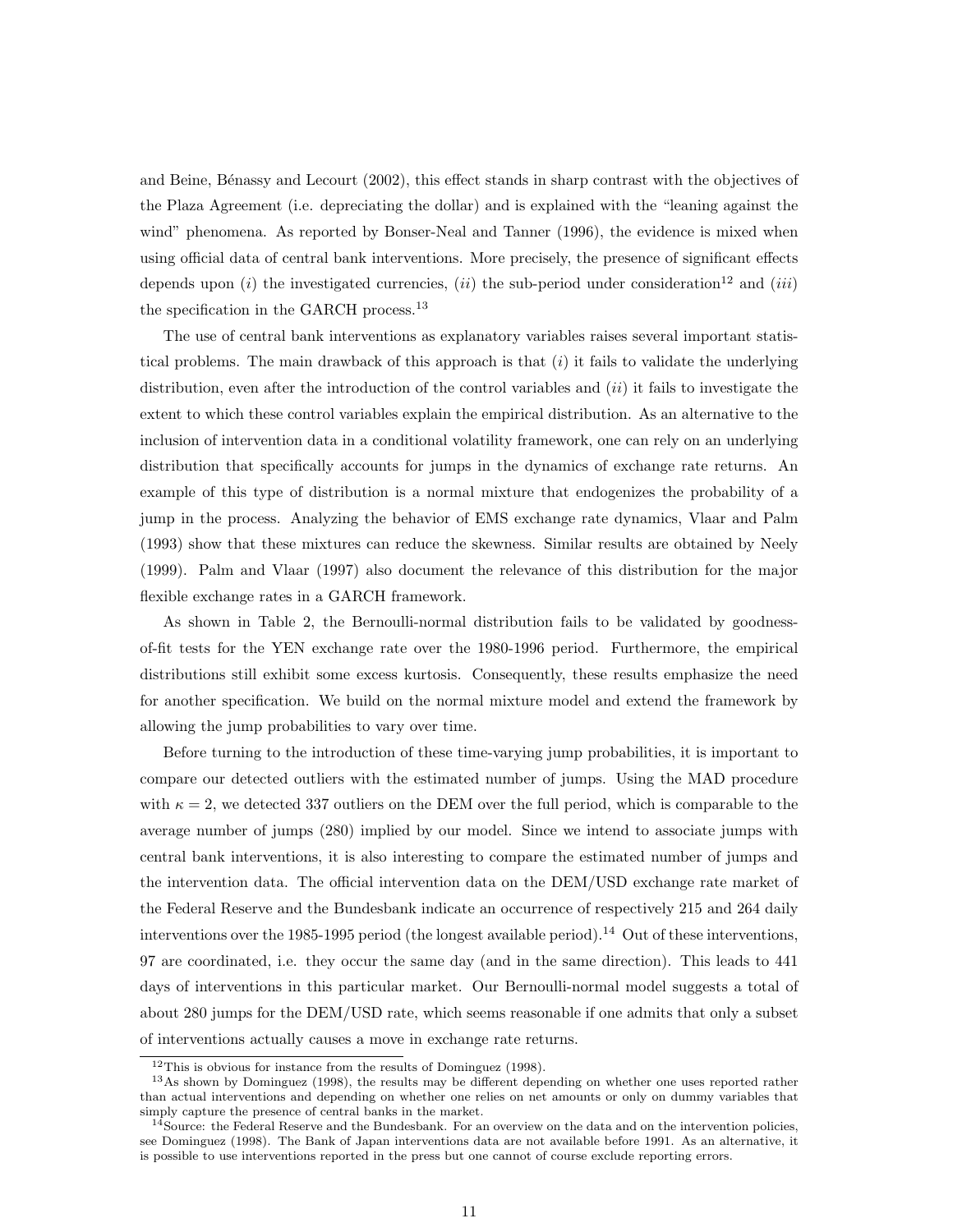Time-varying jump probabilities have been extensively used in the analysis of exchange rates in the context of ERM currencies (see among others Nieuwland et al., 1994; Neely, 1999 or Vlaar, 1994). Indeed, in this case, the jump probability may be associated to a realignment probability, although it is shown that it can capture other financial events. In this context, unemployment, inflation and/or interest rates differentials (with respect to Germany) are natural candidates as explanatory variables of the jump probability. In the context of flexible exchange rates, the choice of explanatory variables is less straightforward but our starting hypothesis relates jumps to central bank interventions. Thus, in Eq. (7)-(11), we replace  $\lambda$  by  $\lambda_t$ , with  $\lambda_t$  given by the following logit specification:

$$
\lambda_t = 1 - (1 + \exp(\gamma_0 + \sum_{i=1}^{M} \gamma_i x_{i,t})^{-1}, \tag{12}
$$

where the  $x_{i,t}$  are the central bank intervention variables expected to be related to the jump probability.<sup>15</sup> This analysis is carried out for the DEM and the YEN (as daily central bank interventions data are not available for the Bank of France and the Bank of England) for the 1985-1995 period (the longest available period).

Following Dominguez (1998), we separate individual interventions (i.e. interventions conducted on an unilateral basis by a single central bank) from concerted ones (i.e. interventions occurring simultaneously and in the same direction<sup>16</sup>) as the latter may exert a different impact. All variables are dummy (0-1) variables and are exclusive (i.e. the other intervention variables take a value of zero when a particular variable is equal to 1), which allows us to compute the additional jump probability explained by each variable. As a first specification, we introduce three variables:  $x_{1,t}$ is a dummy variable that takes 1 if and only if the Federal Reserve intervenes at time  $t$  on an individual basis<sup>17</sup> (regardless the direction of the intervention), 0 otherwise; these interventions amount to 65 in the DEM market and to 113 for the YEN;  $x_{2,t}$  is a dummy variable that takes 1 if and only if the Bundesbank (167 official interventions) or the BOJ (69 reported interventions)<sup>18</sup> intervenes at time t on an individual basis (regardless the direction of the intervention), 0 otherwise;  $x_{3,t}$  is a dummy variable that takes 1 if and only if both central banks intervene at time t (97) occurrences), 0 otherwise.

Note that since the sample size has changed, we have repeated the two-steps model selection procedure explained in the previous section. As shown in Table 3, we end up choosing an ARMA

<sup>&</sup>lt;sup>15</sup>The definition of  $x_{i,t}$  depends on the quotation of the exchange rate. The hours of interventions are not available but some insights have been given by Dominguez (1999) on the basis of Reuters stamps. For the YEN, since the quotation of the exchange rate refers to opening prices,  $x_{i,t}$  will capture central bank interventions of both banks the day before the quotation, i.e. at time  $t - 1$ . For the DEM, the lag procedure is less straightforward. Interventions are conducted either before 2.00 pm or after 2.00 pm, depending on whether these are coordinated or not. Most coordinated interventions take place after 2.00 pm to take advantage of the time overlap between the US and the German markets. This is not required for unilateral interventions. Therefore, we consider unilateral operations of the Bundesbank at time t while using coordinated and Fed unilateral interventions at time  $t - 1$ .

<sup>&</sup>lt;sup>16</sup>A careful inspection of the data reveals that the two involved central banks never intervene in opposite directions. <sup>17</sup>Since daily exchange rate data refer to 2:00 pm quotations on the London market, we take the one-day lagged official intervention of the Federal reserve to account for time discrepancies.

<sup>&</sup>lt;sup>18</sup>Since the BOJ does not make their official data available before April 1991, we use interventions reported by the press as a proxy to official ones. The reported interventions data are taken from the Wall Street Journal over the 1985-1991 period (we are grateful to C. Bonser-Neal for kindly transferring the data), and from the Financial Times over the 1992-1995 period.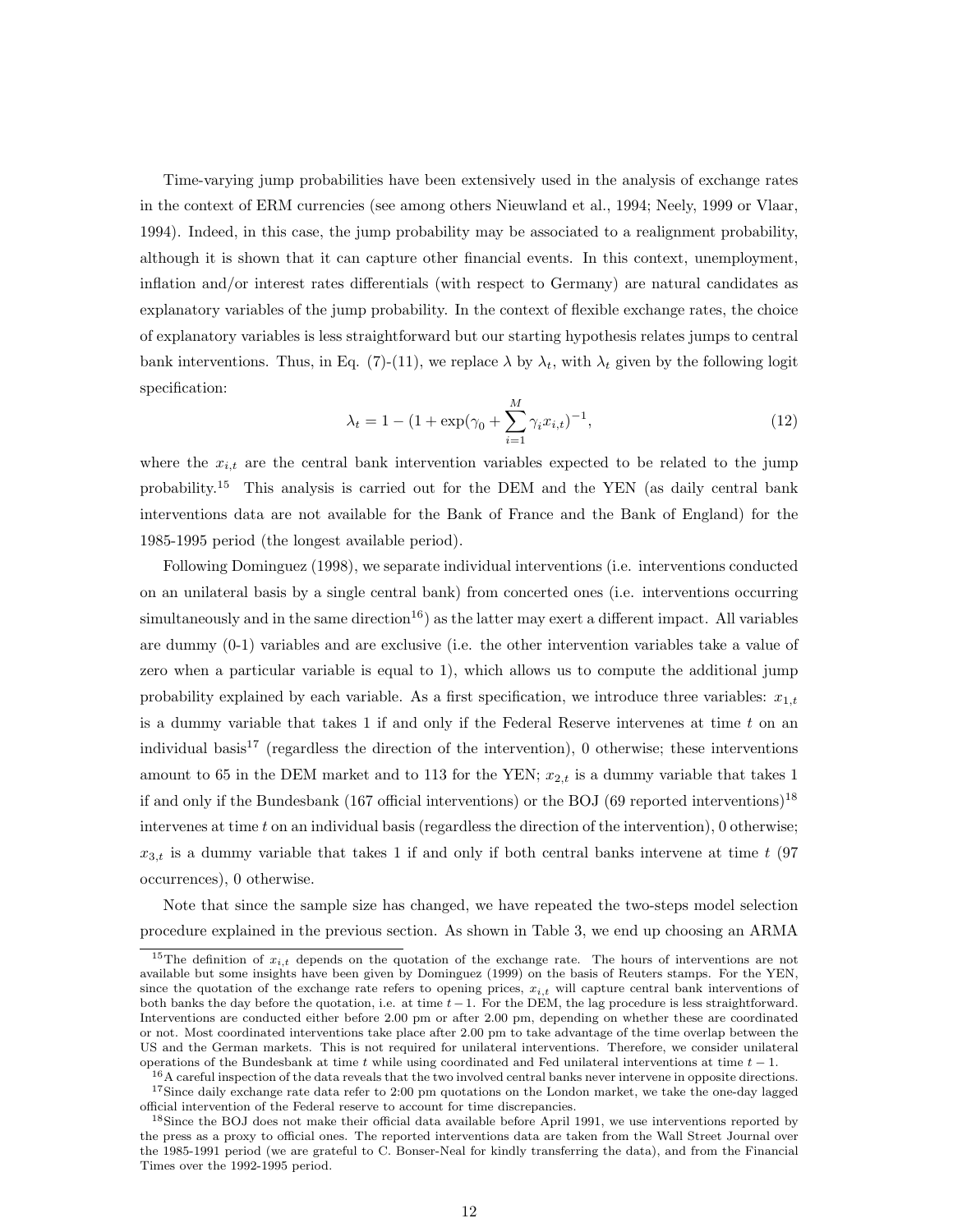$(0, 0)$ -FIGARCH  $(1, d, 0)$  model for the YEN while we select an ARMA  $(1, 0)$ -FIGARCH  $(2, d, 0)$ for the DEM. As before, we drop the  $\zeta$  parameter, i.e. the long memory in the conditional mean, which is found to be insignificant in both cases.

### [INSERT TABLE 3 HERE]

Tables 4 and 5 report the estimation results. For the sake of comparison, the first column reports the results for the constant jump probability. The column denoted "Interventions I" corresponds to the time-varying probabilities. Note that the values of the jump parameters belong to the probability space and their standard errors were recovered using the Delta method (see Goldberger, 1991, p. 110 on this point).

## [INSERT TABLES 4 AND 5 HERE]

The results confirm that central bank interventions are often associated with the jumps observed in the dynamics of exchange rates. For both currencies, almost all intervention variables are found to significantly influence the jump probability. For instance, the jump probability amounts to 0.76 when the Fed is intervening on the YEN/USD market (i.e.  $Pr(\gamma_0 + \gamma_1)$  in column "Intervention I" of Table 4), which is well above the constant probability observed when no intervention occurs, i.e.  $Pr(\gamma_0) = 0.10$ . Since the occurrence of jumps is associated with an increase in exchange rate volatility, this implies that our results are fully consistent with the main conclusions reported by the core of the literature on the effects of central bank interventions. The distinction between individual interventions and coordinated ones also seems relevant, particularly for the DEM where the impact of coordinated interventions is less pronounced.

Interestingly, the introduction of a time-varying jump probability improves the fit of the model. Indeed, compared with estimation over the same period (see the first columns of Tables 4 and 5), it is found that the introduction of a time-varying jump probability lowers the observed excess kurtosis in the normalized residuals: for the DEM, the residuals do not exhibit excess kurtosis at the 1% nominal level while they do when a constant probability is assumed; for the YEN, the p-value lies around 5% with the time-varying probability while it was well below 1% before. Furthermore, the rejection level of the goodness-of-fit tests is much lower for the YEN with the time-varying probability.<sup>19</sup> Finally, a LR test clearly indicates that this model outperforms the constant jump probability framework. The improvement is less drastic for the DEM in the likelihood, information criteria and goodness-of-fit properties of the model; this is understandable given that the relevance of the distribution holds, even with a constant jump probability. For the DEM, since the jump only induces an increase in the variance, the interventions are found to exacerbate exchange rate volatility. For the YEN, the interventions tend to also influence the level of the exchange rate. These results confirm those of Beine, Bénassy and Lecourt (2002).

In the estimation results reported in Tables 4 and 5, the  $\zeta$  parameter is not significant. This confirms that the presence of a long memory in the conditional mean is not a robust feature of

<sup>&</sup>lt;sup>19</sup>Notice that the number of cells,  $g$ , has been adjusted according to the number of observations.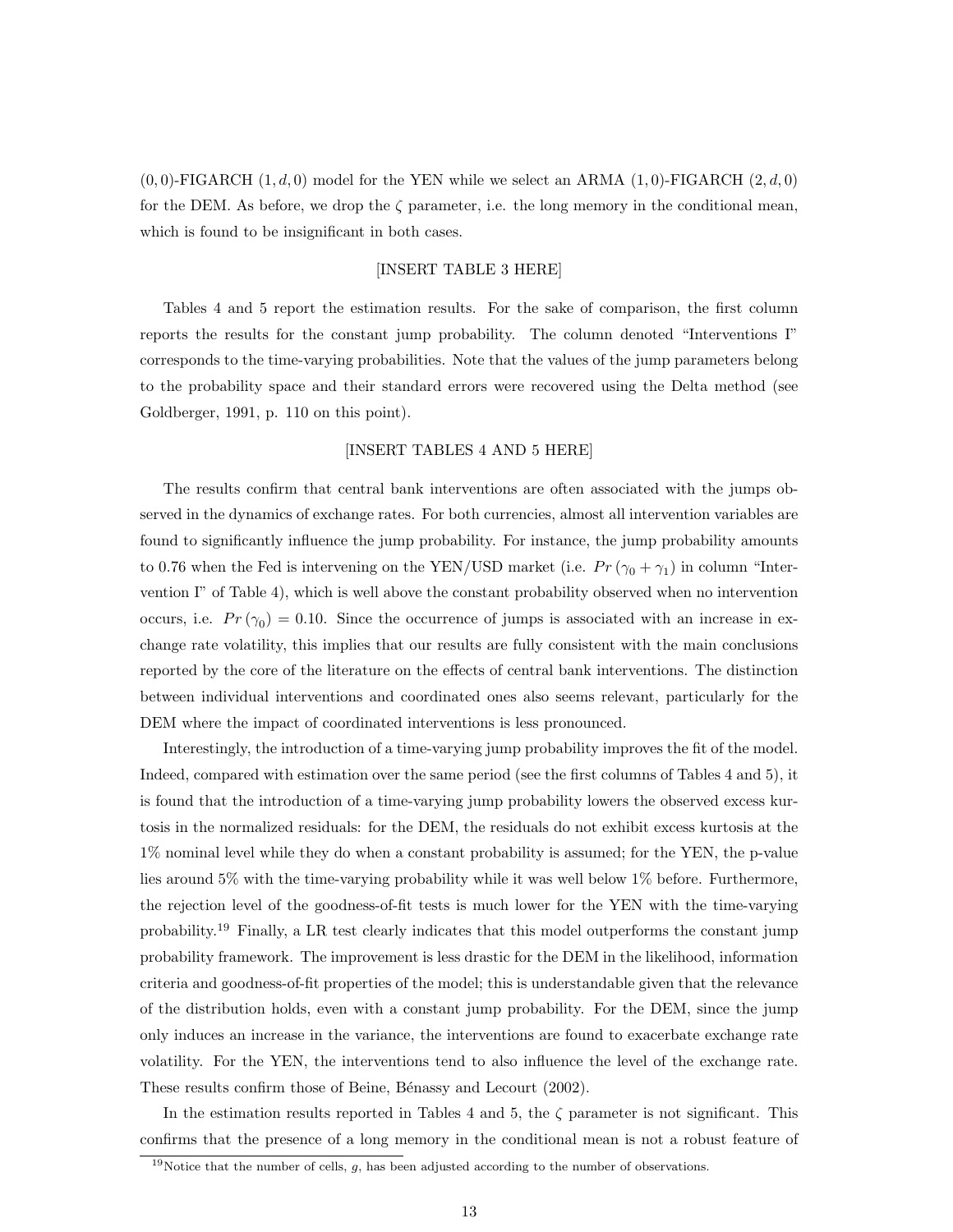nominal exchange rates: it becomes insignificant once outliers are modelled appropriately (see also Granger and Hyung, 1999). By contrast, the long memory in the conditional variance is never questioned. However, while highly significant, the estimates of the d parameter are lower in the new model compared to the one with a constant jump probability. This supports the strong interaction between the jumps and the volatility persistence of exchange rates.

The column titled "Interventions II" reports a second specification, where we allow for impacts that depend on the direction of the interventions, i.e. whether the intervention is positive (the central bank is buying dollars) or negative (the central bank is selling dollars). Once again, there is no overlap in the values taken by the intervention variables:  $x_{1,t}$  and  $x_{2,t}$  refer respectively to individual purchases and individual sales by the FED;  $x_{3,t}$  and  $x_{4,t}$  refer respectively to individual purchases and individual sales by the Bundesbank or the BOJ;  $x_{5,t}$  and  $x_{6,t}$  refer respectively to simultaneous purchases and simultaneous sales by the two involved central banks.

Results suggest that buying or selling dollars does not equally influence the jump probability. For both the YEN and the DEM, the jump probability is higher when the central banks intervene in support of the dollar. Thus, there is an asymmetry which may be related to the special role of the dollar as an international currency. On the whole, this richer specification yields similar results with respect to the relevance of the distribution: compared to the constant probability model, one observes a decrease in the excess kurtosis and better goodness-of-fit properties.

## 5 Conclusion

In this paper, we estimate an ARFIMA-FIGARCH model for four major daily exchange rates against the US dollar over the 1980-1996 period. Special attention has been devoted to the choice of an appropriate distribution in the ML estimation procedure.

We find that an important number of outliers are responsible for the rejection of the normality assumption and that a significant part of these outliers are related to the direct central bank interventions in the foreign exchange markets. Consequently, we introduce a normal mixture distribution, the Bernoulli-normal, to account for these outliers.

Quite interestingly, mixtures of normal distributions are often considered as an alternative to long memory processes (see Diebold and Inoue, 1999 and Granger and Hyung, 1999 among others). The empirical results suggest that, in our case, the Bernoulli-normal distribution is not a substitute to the long memory in the conditional mean since, whatever the specification choice, we find no evidence of long memory in the conditional mean. By contrast, the long memory detected in the conditional variance is reduced when accounting for the jumps observed in the exchange rate dynamics.

Finally, and more importantly, the use of a time-varying jump probability explained by central bank interventions allows us to provide an economic interpretation of these jumps and improves the fit of the investigated series. Such a specification is obviously an alternative modelling strategy to long memory models with a normal distribution or to approaches excluding the outliers. Our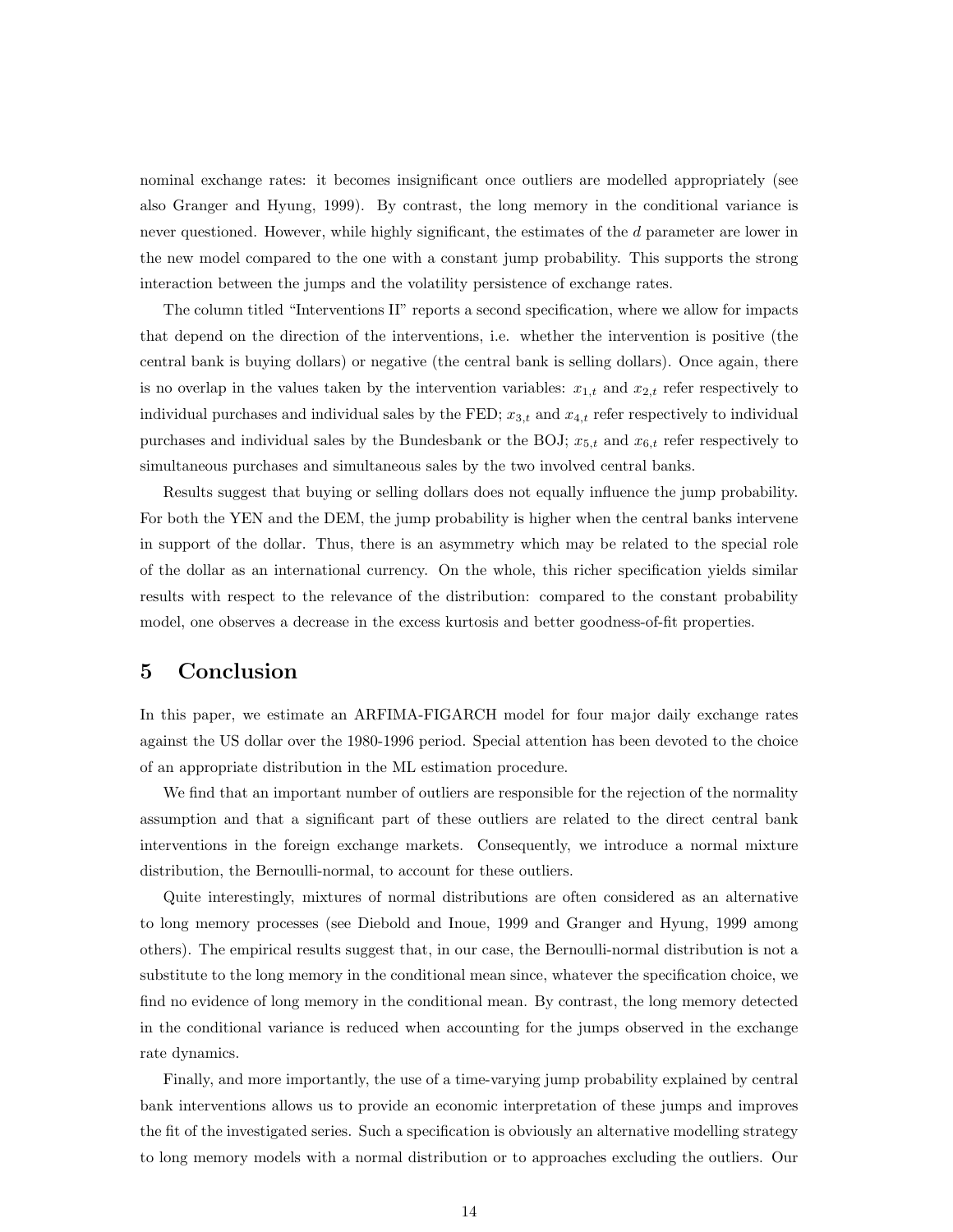results suggest that central bank interventions have increased exchange rate volatility, much in line with the findings in the empirical literature.

# References

- [1] Baillie, R.T., T. Bollerslev and H.O. Mikkelsen, 1996a, Fractionally Integrated Generalized Autoregressive Conditional Heteroskedasticity, Journal of Econometrics 74, 3-30.
- [2] Baillie, R.T., C.F. Chung and M.A. Tieslau, 1996b, Analyzing Inflation by the Fractionally Integrated ARFIMA-GARCH Model, Journal of Applied Econometrics 11, 23-40.
- [3] Baillie, R.T. and W.P. Osterberg, 1997a, Why do Central Banks Intervene ?, Journal of International Money and Finance 16, 909-919.
- [4] Baillie, R.T. and W.P Osterberg, 1997b, Central Bank Intervention and Risk in the Forward Market, Journal of International Economics 43, 483-497.
- [5] Beine, M., A. Bénassy and C. Lecourt, 2002, Central Bank Intervention and Foreign Exchange Rates: New Evidence from FIGARCH Estimations, Journal of International Money and Finance 21, 115-144.
- [6] Beine, M. and S. Laurent, 2001, Structural Change and Long Memory in Volatility: New Evidence from Daily Exchange Rates, in: Dunis, C., A. Timmerman and J. Moody (eds), Developments in Forecast Combination and Portfolio Choice, Wiley Series in Quantitative Analysis, Wiley, chap. 6, 145-157.
- [7] Beine, M., S. Laurent and C. Lecourt, 2002, Accounting for Conditional Leptokurtosis and Closing Days Effects in FIGARCH Models of Daily Exchange Rates, Applied Financial Economics 12, 589-600.
- [8] Bollerslev, T., 1986, Generalized Autoregressive Conditional Heteroskedasticity, Journal of Econometrics 31, 307-327.
- [9] Bollerslev, T., 1987, A Conditionally Heteroskedastic Time Series Model for Speculative Prices and Rates of Return, Review of Economics and Statistics 69, 542-547.
- [10] Bollerslev, T. and R.F. Engle, 1993, Common Persistence in Conditional Variances, Econometrica 61, 167-186.
- [11] Bollerslev, T. and J.M. Wooldridge, 1992, Quasi-maximum Likelihood Estimation and Inference in Dynamic Models with Time-varying Covariances, Econometric Reviews 11, 143-172.
- [12] Bonser-Neal, C. and G. Tanner, 1996, Central Bank Intervention and the Volatility of Foreign Exchange Rates: Evidence from the Options Market, Journal of International Money and Finance 15, 853-878.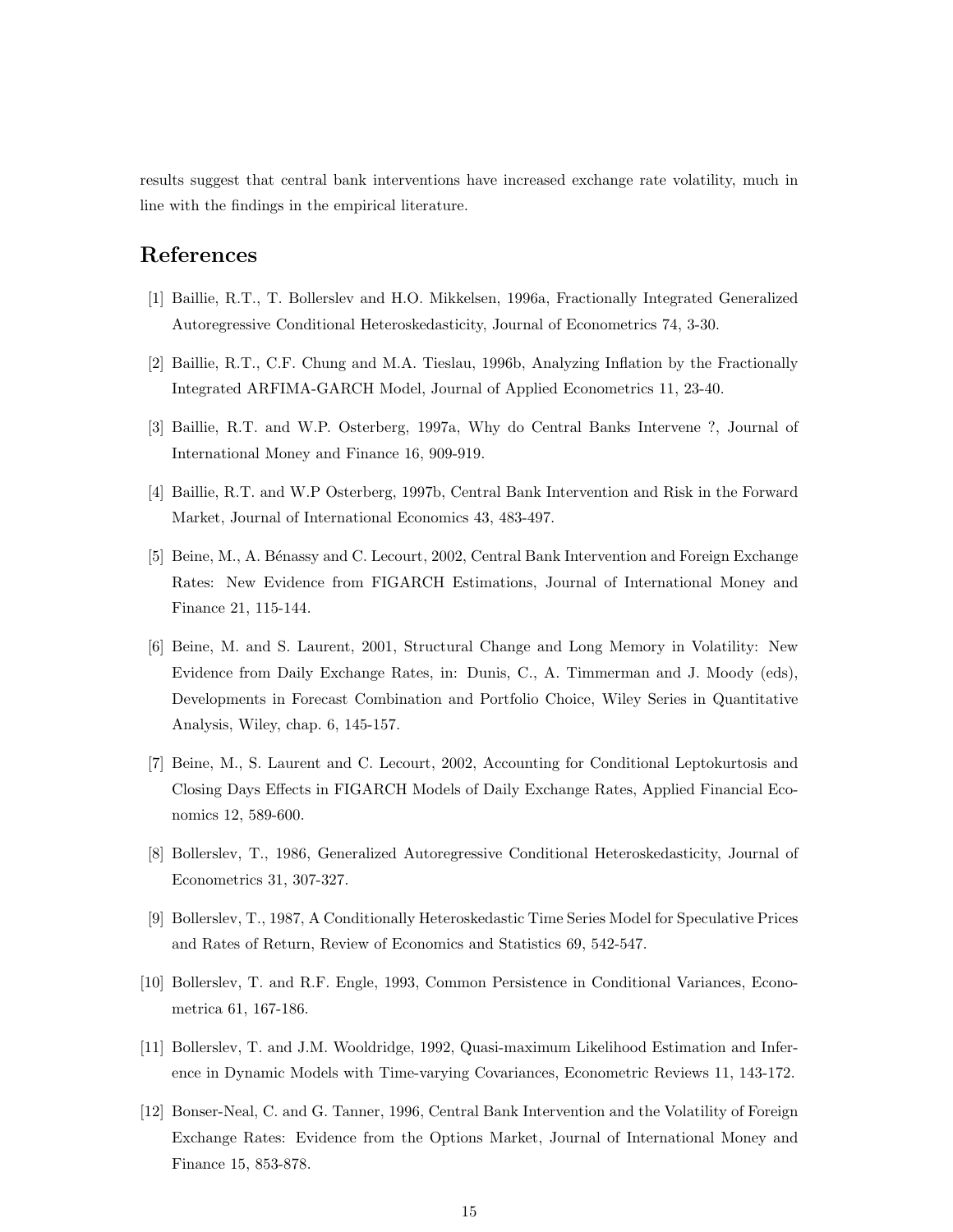- [13] Boubel, A. and S. Laurent, 2001, Long-Run Volatility Dependencies in Intraday Data and Mixture of Normal Distributions, in: Dunis, C., A. Timmerman and J. Moody (eds), Developments in Forecast Combination and Portofolio Choice, Wiley Series in Quantitative Analysis, Wiley, chap. 7, 159-177.
- [14] Brock, A., W.D. Dechert and J.A. Scheinkman, 1987, A Test for Independence Based on the Correlation Dimension, SSRJ Working Paper, 8762, Department of Economics, University of Wisconsin-Madison.
- [15] Cheung, Y.W., 1993, Long Memory in Foreign Exchange Rates, Journal of Business and Economic Statistics 11, 93-101.
- [16] Diebold, F.X. and A. Inoue, 1999, Long Memory and Structural Change, Manuscript, Department of Finance, Stern School, NYU.
- [17] Dominguez, K.M., 1998, Central Bank Intervention and Exchange Rate Volatility, Journal of International Money and Finance 17, 161-190.
- [18] Dominguez, K.M., 1999, The Market Microstructure of Central Bank Intervention. NBER Working paper 7337.
- [19] Engle, R.F., 1982, Autoregressive Conditional Heteroskedasticity with Estimates of the Variance of UK Inflation, Econometrica 50, 987-1008.
- [20] Engle, R.F. and T. Bollerslev, 1986, Modeling the Persistence of Conditional Variances, Econometric Reviews 5, 1-50.
- [21] Franses, H-P. and H. Ghijsels, 1999, Additive Outliers, GARCH and Forecasting Volatility, International Journal of Forecasting 15, 1-9.
- [22] Granger, C.W.J. and R. Joyeux, 1980, An Introduction to Long-Memory Time Series Models and Fractional Differencing, Journal of Time Series Analysis 1, 15-29.
- [23] Granger, C.W.J. and N. Hyung, 1999, Occasional Structural Breaks and Long Memory, UCSD Discussion Paper 99-14.
- [24] Goldberger, A.S., 1991, A Course in Econometrics, Harvard University Press (Cambridge, Massachusetts).
- [25] Hosking, J.R.M., 1981, Fractional Differencing, Biometrika 68, 165-176.
- [26] Hotta, L.K and R.S. Tsay, 1998, Outliers in GARCH Process, Unpublished Manuscript.
- [27] Kendall, M. and A. Stuart, 1967, The Advanced Theory of Statistics, Vol.2, Inference and Relationships, (Haffner, New York).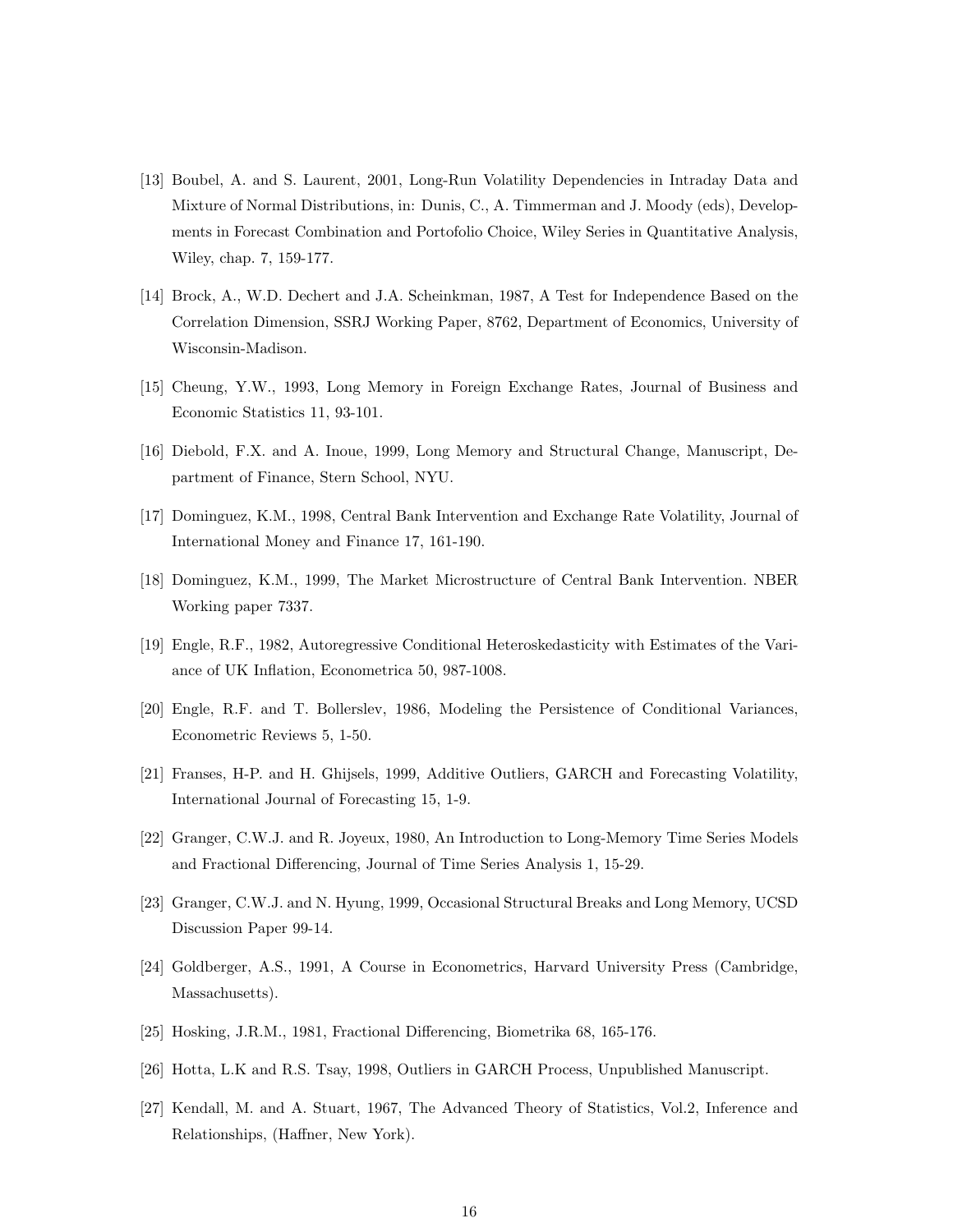- [28] Laurent, S. and J.-P. Peters, 2002, G@RCH 2.2: An Ox Package for Estimating and Forecasting Various ARCH Models, Journal of Economic Surveys 16, 445-485.
- [29] Lecourt, C., 2000, D´ependance de Court et Long Terme des Rendements de Taux de Change, Economie et Prévision 5, 127-137.
- [30] Neely, C.J., 1999, Target Zones and Conditional Volatility: the Role of Realignments, Journal of Empirical Finance 6, 177-192.
- [31] Nelson, D.B. and C.Q. Cao, 1992, Inequality Constraints in the Univariate GARCH Model, Journal of Business and Economic Statistics 10, 229-235.
- [32] Nieuwland, F.G.M, W.F.C. Verschoor and C.C.P. Wolff, 1994, Stochastic Trends and Jumps in EMS Exchange Rates, Journal of International Money and Finance 13, 699-727.
- [33] Palm, F.C., 1996, GARCH Models of Volatility, in: Maddala, G.S. and C.R. Rao, Handbook of Statistics, 7, chap. 14, 209-240.
- [34] Palm, F.C. and P.J.G. Vlaar, 1997, Simple Diagnostics Procedures for Modelling Financial Time Series, Allgemeines Statistisches Archiv 81, 85-101.
- [35] Teyssière, G., 1997, Double Long-Memory Financial Time Series, Paper presented at the ESEM, Toulouse.
- [36] Teyssière, G., 1998, Multivariate Long-Memory ARCH Modelling for High Frequency Foreign Exchange Rates, Proceedings of the High-Frequency Data in Finance, (Olsen & associates, Zurich).
- [37] Tschernig, R., 1995, Long Memory in Foreign Exchange Rates Revisited, Journal of International Financial Markets, Institutions and Money 5, 53-78.
- [38] Tse, Y.K., 1998, The Conditional Heteroskedasticity of the YEN-Dollar Exchange Rates, Journal of Applied Econometrics 13, 49-56.
- [39] Vlaar, P.J.G., 1994, Exchange Rates and Risk Premia within the European Monetary System, Phd Thesis, Rijksuniversiteit Limburg (Maastricht, Netherlands).
- [40] Vlaar, P.J.G. and F.C. Palm, 1993, The Message in Weekly Exchange Rates in the European Monetary System: Mean Reversion, Conditional Heteroskedasticity and Jumps, Journal of Business and Economic Statistics 11, 351-360.
- [41] Weiss, A.A., 1986, Asymptotic Theory for ARCH Models: Estimation and Testing, Econometric Theory 2, 107-131.
- [42] Wright, J.H., 1998, Rank Tests in GARCH Models, Mimeo, November.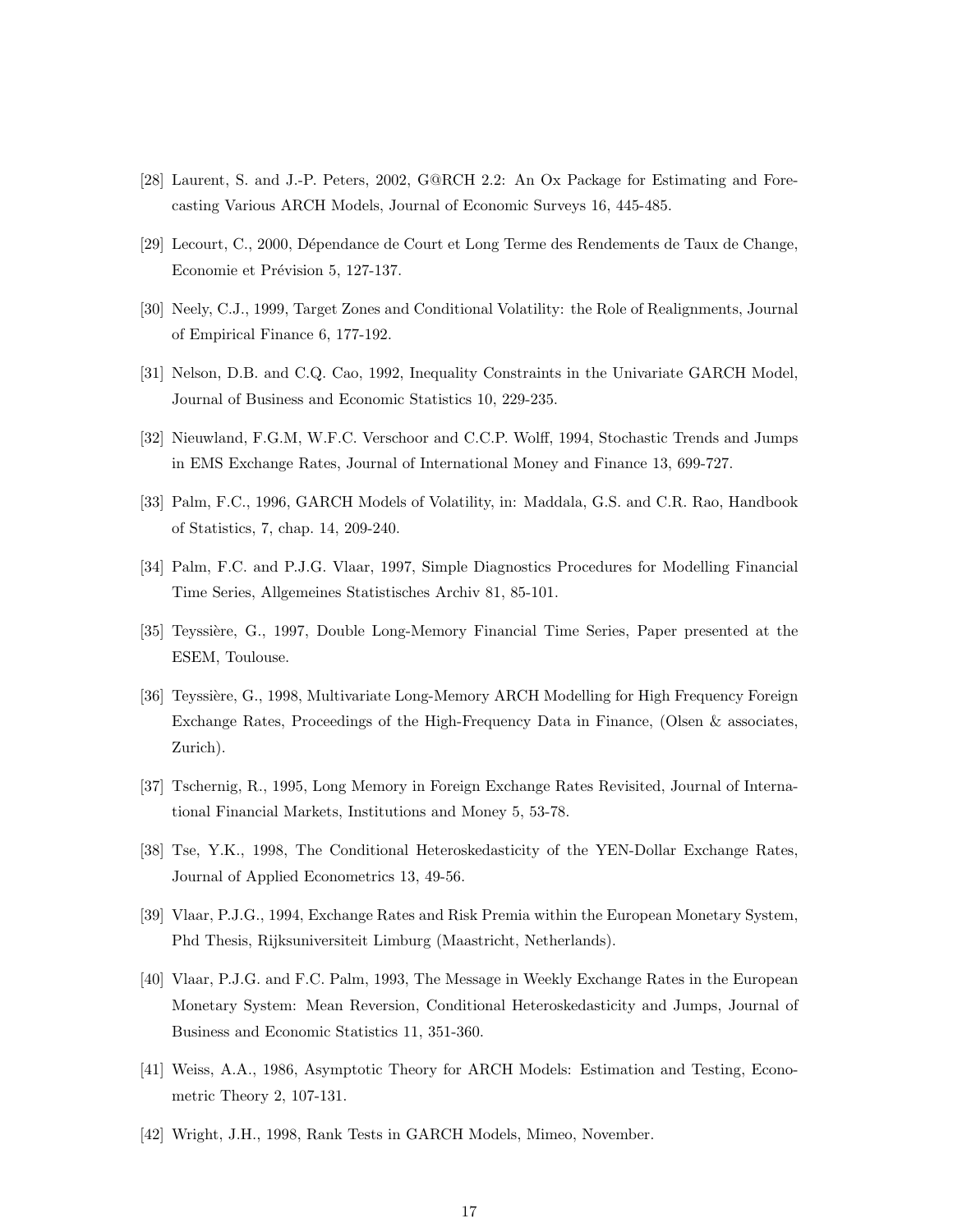Table 1: Order selection of the ARMA-FIGARCH model with Bernoulli-normal distribution using the Schwarz Bayesian Information Criterion

| ARMA $(n, s)$ -FIGARCH $(1, d, 1)$     | DEM    | FRF    | GBP    | YEN    |
|----------------------------------------|--------|--------|--------|--------|
| $n = 0$ ; $s = 0$                      | 2.1394 | 2.0564 | 1.9598 | 1.9700 |
| $n = 0$ ; $s = 1$                      | 2.1391 | 2.0563 | 1.9612 | 1.9705 |
| $n = 0$ ; $s = 2$                      | 2.1409 | 2.0581 | 1.9628 | 1.9724 |
| $n = 1$ ; $s = 0$                      | 2.1388 | 2.0561 | 1.9610 | 1.9696 |
| $n = 1$ ; $s = 1$                      | 2.1407 | 2.0582 | 1.9622 | 1.9712 |
| $n=1$ ; $s=2$                          | 2.1422 | 2.0588 | 1.9640 | 1.9731 |
| $n = 2$ ; $s = 0$                      | 2.1405 | 2.0580 | 1.9625 | 1.9699 |
| $n = 2$ ; $s = 1$                      | 2.1411 | 2.0583 | 1.9640 | 1.9706 |
| $n = 2$ ; $s = 2$                      | 2.1435 | 2.0607 | 1.9648 | 1.9724 |
| ARMA $(n^*, s^*)$ -FIGARCH $(p, d, q)$ |        |        |        |        |
| $p = 0; q = 0$                         | 2.1485 | 2.0630 | 1.9630 | 1.9757 |
| $p=0; q=1$                             | 2.1504 | 2.0649 | 1.9650 | 1.9776 |
| $p = 0; q = 2$                         | 2.1524 | 2.0668 | 1.9669 | 1.9796 |
| $p=1; q=0$                             | 2.1405 | 2.0574 | 1.9615 | 1.9705 |
| $p=1; q=1$                             | 2.1388 | 2.0563 | 1.9598 | 1.9705 |
| $p=1; q=2$                             | 2.1408 | 2.0583 | 1.9617 | 1.9732 |
| $p = 2; q = 0$                         | 2.1532 | 2.0546 | 1.9590 | 1.9704 |
| $p = 2; q = 1$                         | 2.1395 | 2.0565 | 1.9609 | 1.9723 |
| $p = 2; q = 2$                         | 2.1414 | 2.0585 | 1.9628 | 1.9743 |

The upper panel gives the values of the Schwarz Bayesian Information Criterion (divided by T) across the various ARMA specifications using a FIGARCH  $(1, d, 1)$  specification. The lower part reports the same statistics across various FIGARCH specifications using the AR and MA components selected in the first step.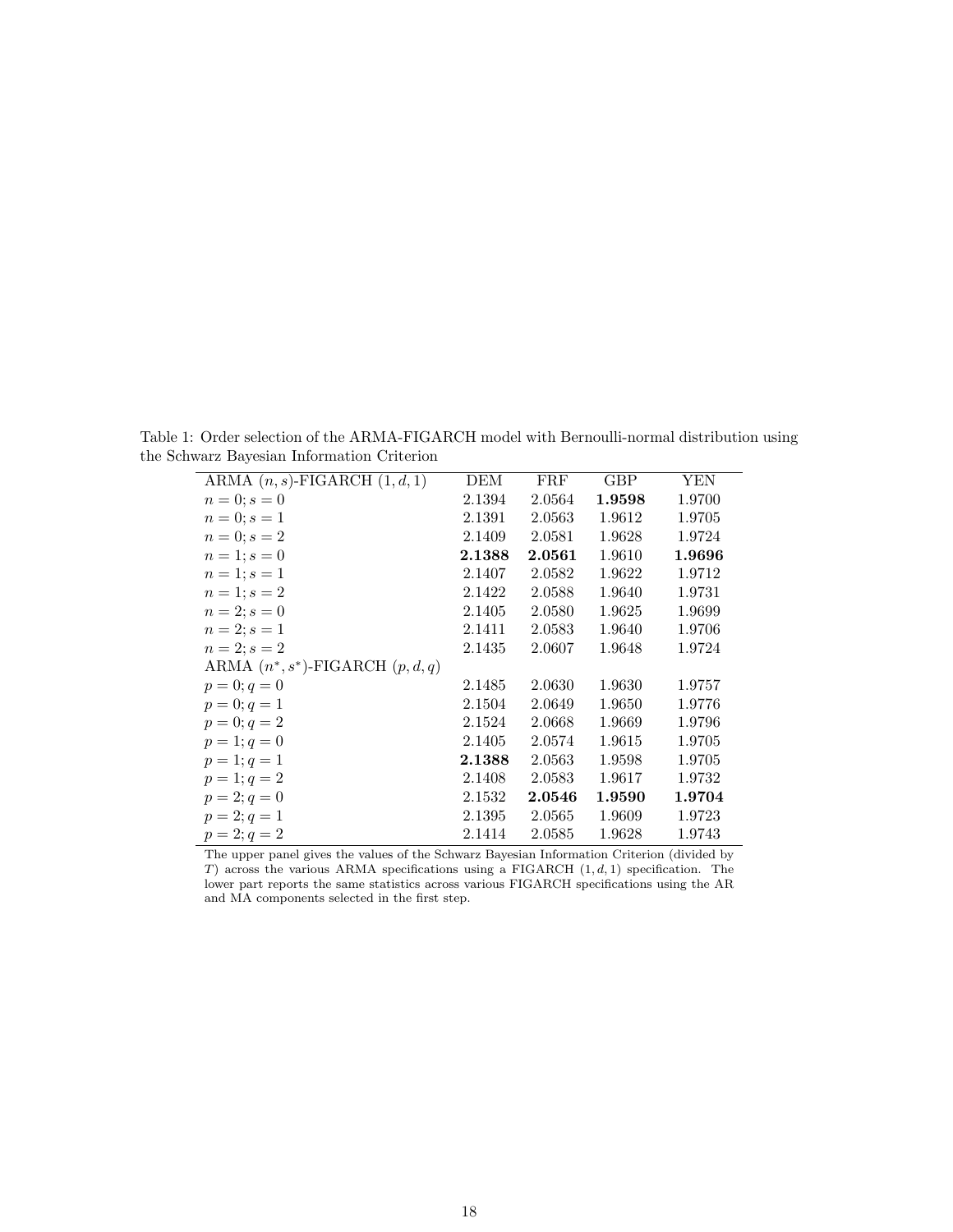| Bernoulli-normal distribution |             |     |             |        |                         |     |             |        |
|-------------------------------|-------------|-----|-------------|--------|-------------------------|-----|-------------|--------|
|                               | DEM         |     | ${\rm FRF}$ |        | $\overline{\text{GBP}}$ |     | <b>YEN</b>  |        |
| $\mu$                         | 0.0140      |     | 0.0102      |        | $-0.0123$               |     | 0.0258      |        |
|                               | (1.381)     |     | (1.114)     |        | $(-1.218)$              |     | (2.331)     |        |
| $\psi_1$                      | $-0.0472$   |     | $-0.0406$   |        |                         |     | $-0.0387$   |        |
|                               | $(-3.102)$  |     | $(-2.647)$  |        |                         |     | $(-2.346)$  |        |
| $\omega$                      | $-0.0246$   |     | $-0.0134$   |        | $-0.0285$               |     | $-0.0415$   |        |
|                               | $(-0.806)$  |     | $(-1.068)$  |        | $(-5.585)$              |     | $(-4.608)$  |        |
| $\boldsymbol{d}$              | 0.3206      |     | 0.2754      |        | 0.2608                  |     | 0.2665      |        |
|                               | (5.652)     |     | (7.322)     |        | (7.769)                 |     | (7.033)     |        |
| $\beta_1$                     | 0.5302      |     | 0.2028      |        | 0.1571                  |     | 0.1912      |        |
|                               | (8.015)     |     | (5.032)     |        | (4.037)                 |     | (4.709)     |        |
| $\beta_2$                     |             |     | 0.0895      |        | 0.0797                  |     | 0.0608      |        |
|                               |             |     | (4.338)     |        | (4.323)                 |     | (2.738)     |        |
| $\phi_1$                      | 0.2584      |     |             |        |                         |     |             |        |
|                               | (5.533)     |     |             |        |                         |     |             |        |
| $\lambda$                     | 0.0651      |     | 0.0518      |        | 0.1481                  |     | 0.1122      |        |
|                               | (1.312)     |     | (1.981)     |        | (4.085)                 |     | (3.521)     |        |
| $\tau$                        | $-0.1667$   |     | $-0.0335$   |        | 0.1018                  |     | $-0.3068$   |        |
|                               | $(-0.966)$  |     | $(-0.237)$  |        | (1.640)                 |     | $(-3.692)$  |        |
| $\delta^2$                    | 1.5762      |     | 2.2049      |        | 0.7466                  |     | 1.2195      |        |
|                               | (1.709)     |     | (2.122)     |        | (4.571)                 |     | (3.893)     |        |
| $b_3$                         | $-0.000$    |     | 0.009       |        | 0.001                   |     | $-0.049$    |        |
| $b_4$                         | 0.206       | *** | 0.217       | ***    | $0.292\,$               | *** | 0.180       | $\ast$ |
| BDS(6)                        | $-0.719$    |     | $-0.825$    |        | $-0.158$                |     | 0.427       |        |
| S(5)                          | 4.723       |     | 4.330       |        | $2.342\,$               |     | 3.239       |        |
| P(70)                         | 57.755      |     | 87.976      | $\ast$ | 94.533                  |     | 102.117     | ***    |
| $\cal SC$                     | 2.139       |     | 2.054       |        | 1.959                   |     | 1.970       |        |
| $L_{Bern}$                    | $-4575.209$ |     | $-4393.102$ |        | $-4191.253$             |     | $-4121.038$ |        |

Table 2: ARMA  $(n, s)$  - FIGARCH  $(1, d, 1)$  models

Robust t-statistics are in parentheses. <sup>∗</sup>, ∗∗ and ∗∗∗ indicate rejection respectively at the 10%, 5% and 1% level (for the readability of the tables the <sup>∗</sup>'s are not reported for the estimated parameters). BDS(6) corresponds to the t-stat of the BDS statistic with  $m = 6$ . S(5) is the nonparametric rank test for  $l = 5$ . The BDS and rank tests are computed on the normalized residuals.  $P(70)$  is the Pearson goodness-of-fit for 70 cells.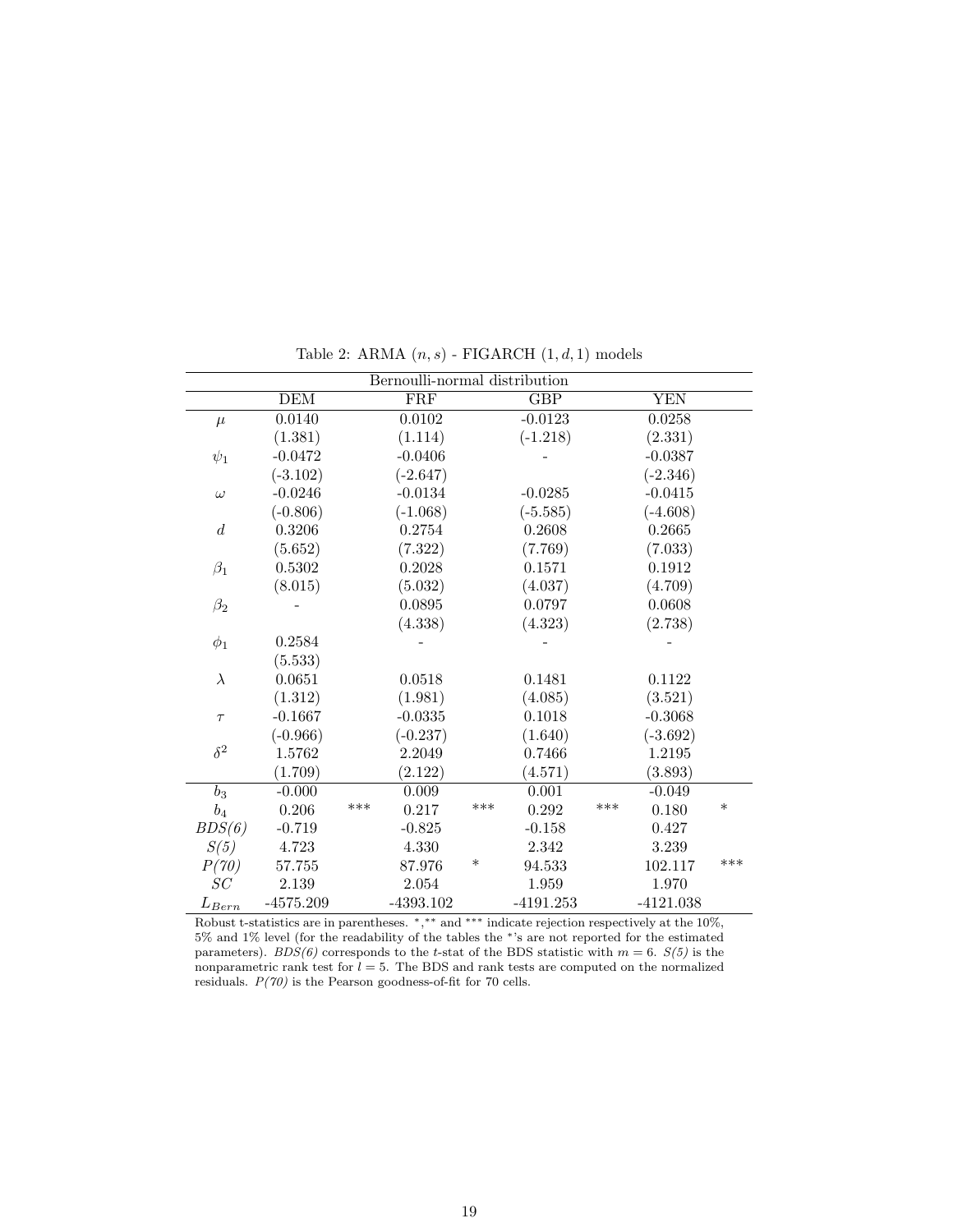Table 3: Order selection of the ARMA-FIGARCH model with Bernoulli-normal distribution using the Schwarz Bayesian Information Criterion (period 1985-1995)

|                   |        | ARMA $(n, s)$ -FIGARCH $(1, d, 1)$ |                   |            | ARMA $(n^*, s^*)$ -FIGARCH $(p, d, q)$ |
|-------------------|--------|------------------------------------|-------------------|------------|----------------------------------------|
| Lags              | YEN    | DEM                                | Lags              | <b>YEN</b> | DEM                                    |
| $n = 0$ ; $s = 0$ | 2.0405 | 2.1394                             | $p = 0; q = 0$    | 2.0397     | 2.2278                                 |
| $n = 0; s = 1$    | 2.0422 | 2.1391                             | $p = 0; q = 1$    | 2.0426     | 2.2306                                 |
| $n = 0; s = 2$    | 2.0451 | 2.1409                             | $p = 0; q = 2$    | $\sim$     | -                                      |
| $n=1$ : $s=0$     | 2.0416 | 2.1388                             | $p=1:q=0$         | 2.0384     | 2.2249                                 |
| $n=1$ ; $s=1$     | 2.0445 | 2.1407                             | $p=1; q=1$        | 2.0405     | 2.2242                                 |
| $n=1$ : $s=2$     | 2.0473 | 2.1422                             | $p=1:q=2$         | 2.0434     | 2.2270                                 |
| $n = 2$ ; $s = 0$ | 2.0445 | 2.1405                             | $p = 2; q = 0$    | 2.0405     | 2.2233                                 |
| $n = 2; s = 1$    |        | 2.1411                             | $p = 2; q = 1$    | 2.0433     | 2.2261                                 |
| $n = 2$ ; $s = 2$ | 2.0473 | 2.1435                             | $p = 2$ ; $q = 2$ | 2.2290     | 2.2290                                 |

The left panel gives the values of the Schwarz Bayesian Information Criterion used for the selection of  $n^*$ and  $s^*$ ; the right panel gives the values of the criterion with respect to the FIGARCH specification for  $n^*$ and  $s^*$ . - denotes that convergence was not achieved for this specific model.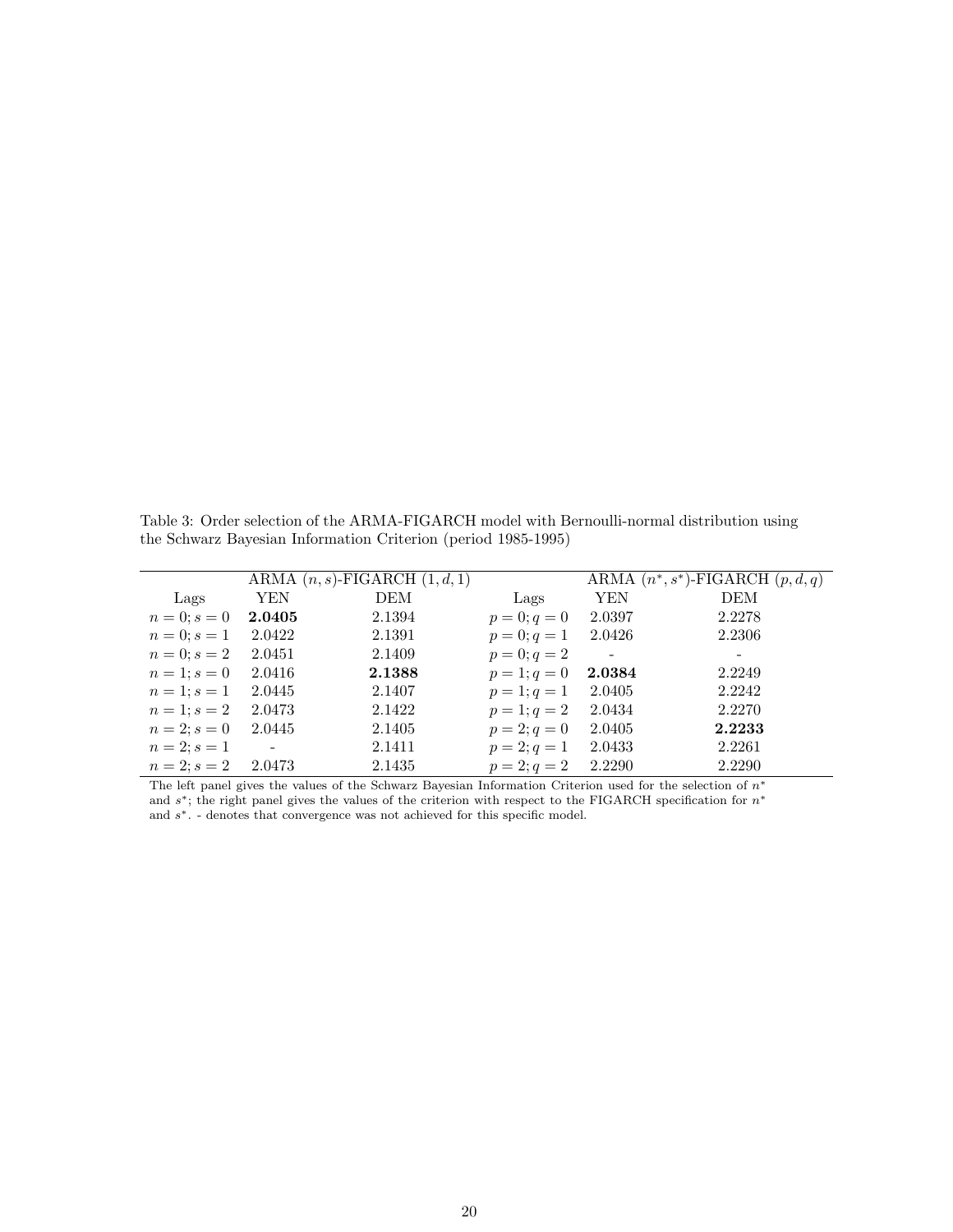|                           | Constant Probability |     | Interventions I |       | Interventions II |      |
|---------------------------|----------------------|-----|-----------------|-------|------------------|------|
| $\mu$                     | $-0.0008$            |     | $-0.0020$       |       | 0.0011           |      |
|                           | $(-0.059)$           |     | $(-0.147)$      |       | (0.070)          |      |
| $\omega$                  | $-0.0227$            |     | $-0.0224$       |       | $-0.0367$        |      |
|                           | $(-0.917)$           |     | $(-1.321)$      |       | $(-1.230)$       |      |
| $\boldsymbol{d}$          | 0.1879               |     | 0.1870          |       | 0.1872           |      |
|                           | (4.978)              |     | (4.841)         |       | (4.858)          |      |
| $\beta_1$                 | 0.1263               |     | 0.1273          |       | 0.1249           |      |
|                           | (2.478)              |     | (2.460)         |       | (2.471)          |      |
| $Pr(\gamma_0)$            | 0.1214               |     | 0.1044          |       | 0.0997           |      |
|                           | (2.321)              |     | (2.081)         |       | (2.290)          |      |
| $Pr(\gamma_0 + \gamma_1)$ |                      |     | 0.7656          |       | 0.9987           |      |
|                           |                      |     | (3.352)         |       | (423.770)        |      |
| $Pr(\gamma_0 + \gamma_2)$ |                      |     | 0.3576          |       | 0.4705           |      |
|                           |                      |     | (2.073)         |       | (2.167)          |      |
| $Pr(\gamma_0 + \gamma_3)$ |                      |     | 0.4770          |       | 0.4717           |      |
|                           |                      |     | (2.970)         |       | (2.391)          |      |
| $Pr(\gamma_0 + \gamma_4)$ |                      |     |                 |       | 0.1601           |      |
|                           |                      |     |                 |       | (0.781)          |      |
| $Pr(\gamma_0 + \gamma_5)$ |                      |     |                 |       | 0.6671           |      |
|                           |                      |     |                 |       | (3.192)          |      |
| $Pr(\gamma_0 + \gamma_6)$ |                      |     |                 |       | 0.2958           |      |
|                           |                      |     |                 |       | (1.963)          |      |
| $\tau$                    | $-0.2346$            |     | $-0.2320$       |       | $-0.2550$        |      |
|                           | $(-2.201)$           |     | $(-2.332)$      |       | $(-2.628)$       |      |
| $\delta^2$                | 1.3935               |     | 1.2870          |       | 1.3267           |      |
|                           | (2.837)              |     | (2.989)         |       | (3.353)          |      |
| $b_3$                     | $-0.046$             |     | $-0.071$        |       | $-0.058$         |      |
| $b_4$                     | 0.229                | *** | 0.182           | $***$ | 0.187            | $**$ |
| BDS(6)                    | $-1.077$             |     | $-1.280$        |       | $-1.232$         |      |
| S(5)                      | 7.172                |     | 5.080           |       | 11.182           | $**$ |
| P(50)                     | 78.871               | *** | 55.201          | $***$ | 57.468           | $**$ |
| SC                        | 2.038                |     | 2.028           |       | 2.035            |      |
| $L_{Bern}$                | $-2749.617$          |     | $-2724.702$     |       | $-2721.214$      |      |

Table 4: Time-varying jump probabilities for the YEN - ARMA  $(0,0)\mbox{-}\mathbf{FIGARCH}$   $(1,d,0)$ 

 $Pr(\gamma_0)$  stands for the constant jump probability while  $Pr(\gamma_0 + \gamma_i)$  stands for the jump probability associated to the case where  $x_{i,t} = 1$